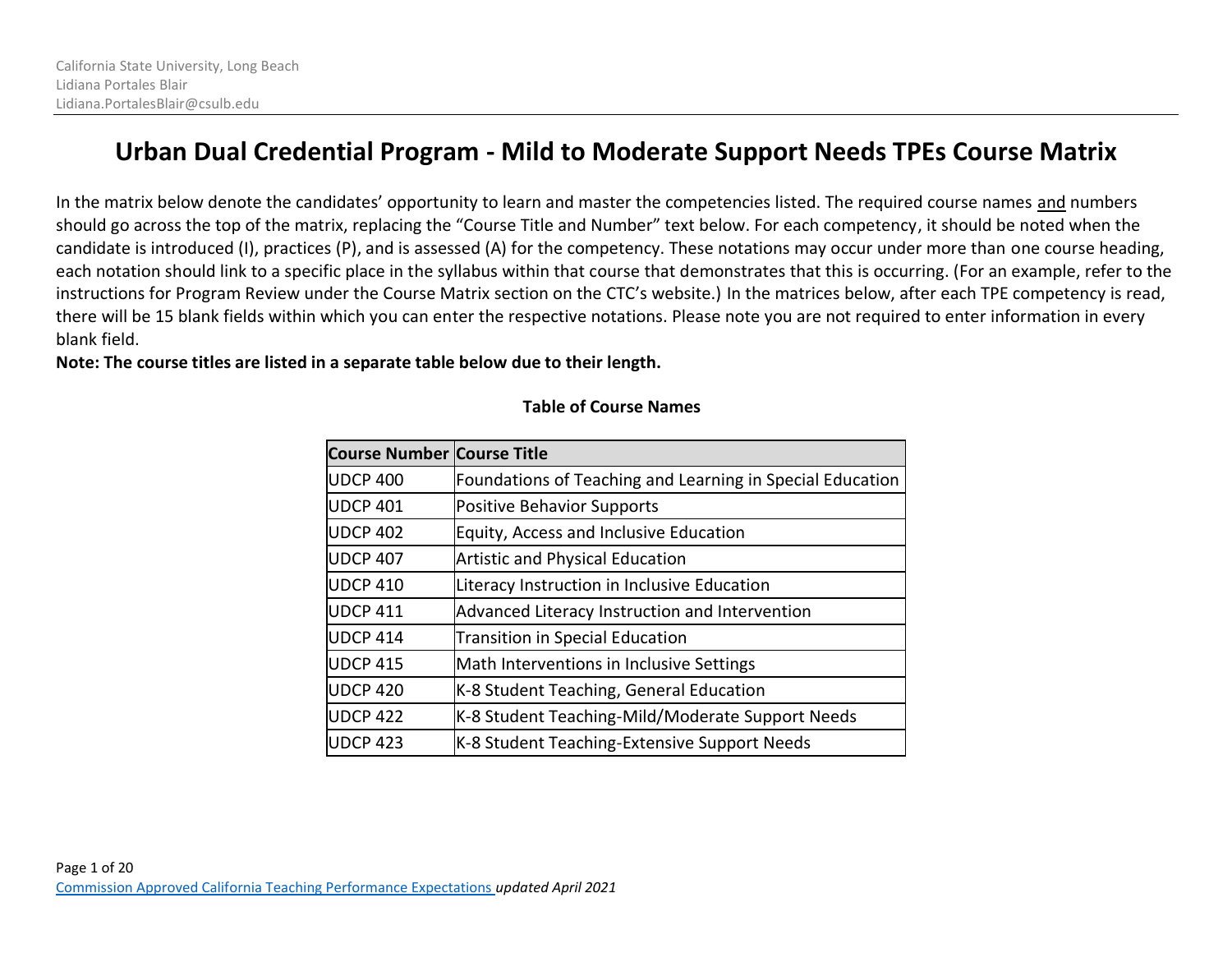#### **Enrollment in MSCP Courses**

Students in UDCP also take courses from the Multiple Subject Credential Program. Courses are listed below and have been hyperlinked in the corresponding program's course matrix. The course matrix for the Multiple Subject Credential Program can be found here: [https://web.csulb.edu/colleges/ced/mscp/5.1-MSCP\\_Course\\_Matrix\\_FINAL.pdf](https://web.csulb.edu/colleges/ced/mscp/5.1-MSCP_Course_Matrix_FINAL.pdf)

| <b>Course Number</b> | <b>Course Title</b>                               |
|----------------------|---------------------------------------------------|
| <b>EDEL 462</b>      | Teaching and Learning Mathematics, K-8            |
| EDEL 472             | Teaching and Learning History-Social Science, K-8 |

#### **Enrollment in ESCP Courses**

Students in UDCP also take courses from the Education Specialist Credential Program. Courses are listed below and have been hyperlinked in the corresponding program's course matrix. The course matrix for the Education Specialist Credential Program can be found here: [https://web.csulb.edu/colleges/ced/escp/5.1-ESCP\\_MMSN\\_Course\\_Matrix\\_Final.pdf](https://web.csulb.edu/colleges/ced/escp/5.1-ESCP_MMSN_Course_Matrix_Final.pdf)

| <b>Course Number</b> | <b>Course Title</b>                                                                      |
|----------------------|------------------------------------------------------------------------------------------|
| EDSP 454             | Supporting the Academic and Language Development of English Learners                     |
| <b>EDSP 564</b>      | Assessment and Evaluation of Students with Disabilities                                  |
| <b>IEDSP 577</b>     | Instructional Methods and Strategies for Individuals with Mild to Moderate Support Needs |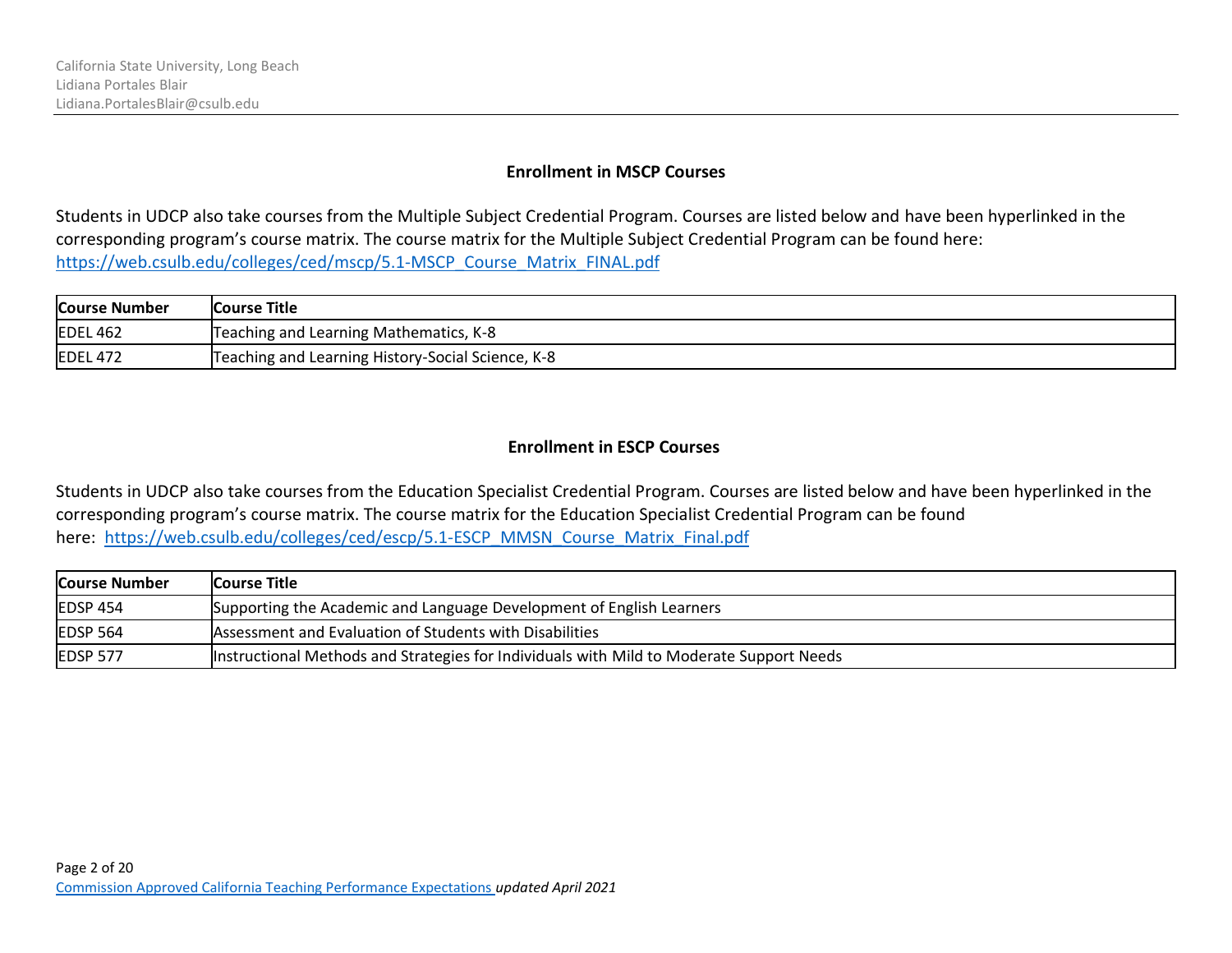| TPE 1: Engaging and Supporting All Students in Learning-<br><b>Universal TPEs</b><br><b>Beginning teachers:</b>                                                                                                                                                                                                                                                                                                                                                                                                                                                                                                                                                                                                                      | UDCP 400                                                  | <b>UDCP 401</b>              | <b>UDCP 402</b> | UDCP 407 | <b>UDCP 410</b>                                    | <b>UDCP 411</b> | <b>UDCP 414</b> | <b>UDCP 415</b>              | 420<br><b>UDCP</b>  | <b>UDCP 422</b> |
|--------------------------------------------------------------------------------------------------------------------------------------------------------------------------------------------------------------------------------------------------------------------------------------------------------------------------------------------------------------------------------------------------------------------------------------------------------------------------------------------------------------------------------------------------------------------------------------------------------------------------------------------------------------------------------------------------------------------------------------|-----------------------------------------------------------|------------------------------|-----------------|----------|----------------------------------------------------|-----------------|-----------------|------------------------------|---------------------|-----------------|
| U1.1 Apply knowledge of students, including their prior experiences, interests, and social-emotional<br>learning needs, as well as their funds of knowledge and cultural, language, and socioeconomic<br>backgrounds, to engage them in learning.                                                                                                                                                                                                                                                                                                                                                                                                                                                                                    | $\mathbf{I}$<br>$\overline{\mathbf{P}}$<br>$\overline{A}$ | I                            | P<br>Α          |          | $\mathbf{I}$<br>P                                  |                 |                 | P                            | P<br>A              | P<br>A          |
| U1.2 Maintain ongoing communication with students and families, including the use of technology to<br>communicate with and support students and families, and to communicate achievement<br>expectations and student progress.                                                                                                                                                                                                                                                                                                                                                                                                                                                                                                       | P                                                         | $\overline{\mathsf{P}}$<br>A |                 |          |                                                    |                 |                 | $\overline{P}$               | P                   | P               |
| U1.3 Connect subject matter to real-life contexts and provide active learning experiences to engage<br>student interest, support student motivation, and allow students to extend their learning.                                                                                                                                                                                                                                                                                                                                                                                                                                                                                                                                    |                                                           |                              | P               | P        | $\mathbf{I}$<br>P                                  |                 |                 | P                            | P<br>A              | P<br>A          |
| U1.4 Use a variety of developmentally and ability-appropriate instructional strategies, resources, and<br>assistive technology, including principles of Universal Design of Learning (UDL) and Multi-Tiered<br>System of Supports (MTSS) to support access to the curriculum for a wide range of learners<br>within the general education classroom and environment.                                                                                                                                                                                                                                                                                                                                                                 |                                                           |                              | P<br>A          | P<br>A   | $\overline{\mathbf{P}}$<br>$\overline{\mathsf{A}}$ | A               |                 | P                            | P<br>A              | P<br>A          |
| U1.5 Promote students' critical and creative thinking and analysis through activities that provide<br>opportunities for inquiry, problem solving, responding to and framing meaningful questions, and<br>reflection.                                                                                                                                                                                                                                                                                                                                                                                                                                                                                                                 | P                                                         |                              |                 |          | $\mathbf{I}$<br>P                                  |                 |                 | $\overline{\mathsf{P}}$<br>A | P<br>A              | P<br>A          |
| U1.6 Provide a supportive learning environment for students' first and/or second language<br>acquisition by using research-based instructional approaches, including focused English<br>Language Development, Specially Designed Academic Instruction in English (SDAIE), scaffolding<br>across content areas, and structured English immersion, and demonstrate an understanding of<br>the difference among students whose only instructional need is to acquire Standard English<br>proficiency, students who may have an identified disability affecting their ability to acquire<br>Standard English proficiency, and students who may have both a need to acquire Standard<br>English proficiency and an identified disability. |                                                           |                              |                 | P<br>A   | $\overline{\mathbf{P}}$<br>A                       | A               |                 |                              | $\overline{P}$<br>A | P<br>A          |
| U1.7 Provide students with opportunities to access the curriculum by incorporating the visual and<br>performing arts, as appropriate to the content and context of learning.                                                                                                                                                                                                                                                                                                                                                                                                                                                                                                                                                         |                                                           |                              |                 |          |                                                    |                 |                 |                              | P                   | P               |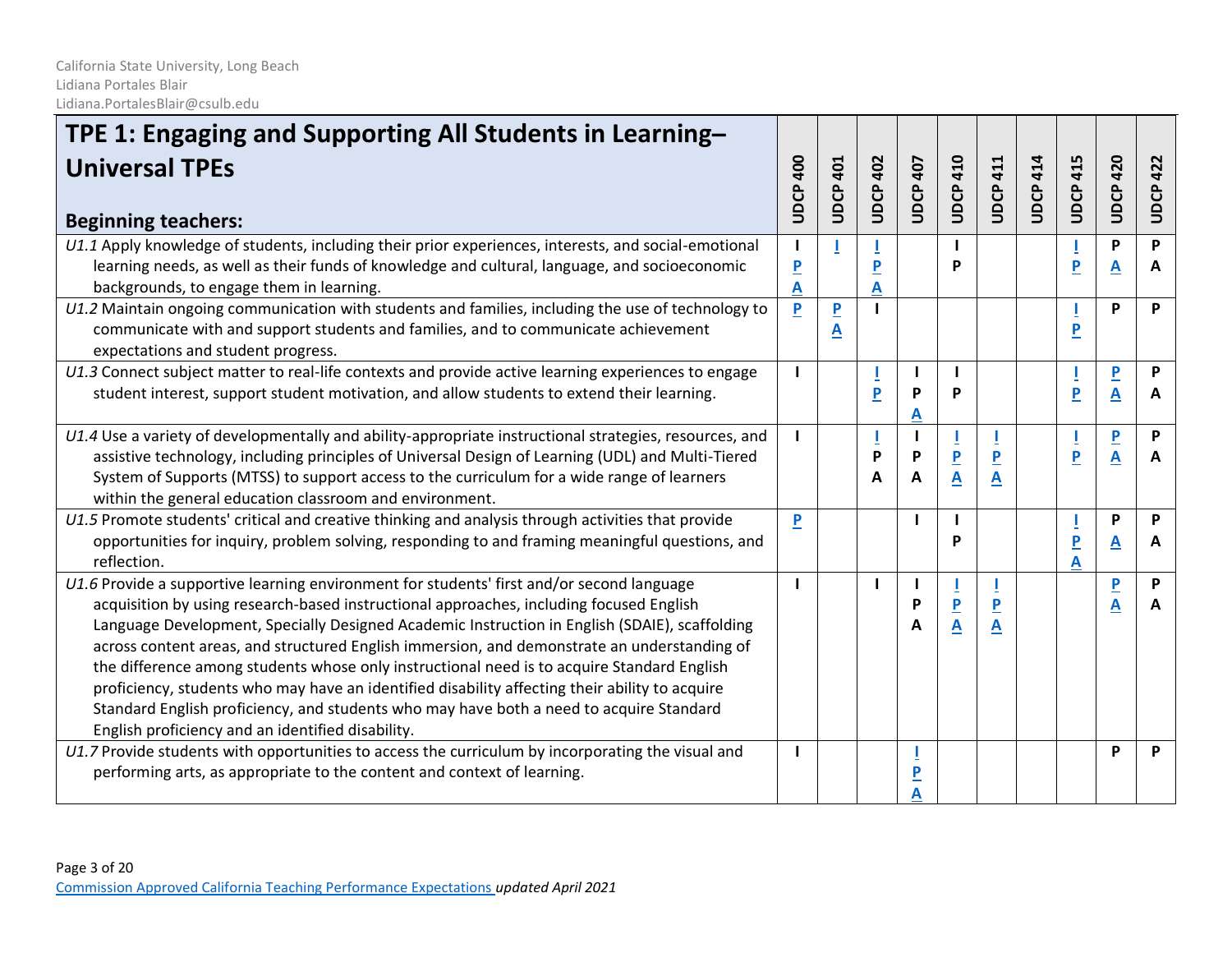| <b>TPE 1: Engaging and Supporting All Students in Learning–</b><br>Universal TPEs<br><b>Beginning teachers:</b>                      | 0<br>௳ | 401<br><b>DCP</b> | 402<br><b>BCP</b> | 407<br><b>DCP</b> | 410<br>JDCP | 411<br>UDCP | 414<br>UDCP | 415<br>පි<br>ğ | 420<br>UDCP                  | $\sim$ |
|--------------------------------------------------------------------------------------------------------------------------------------|--------|-------------------|-------------------|-------------------|-------------|-------------|-------------|----------------|------------------------------|--------|
| U1.8 Monitor student learning and adjust instruction while teaching so that students continue to be<br>actively engaged in learning. |        |                   |                   |                   | A           | A           |             |                | D<br>$\overline{\mathbf{A}}$ |        |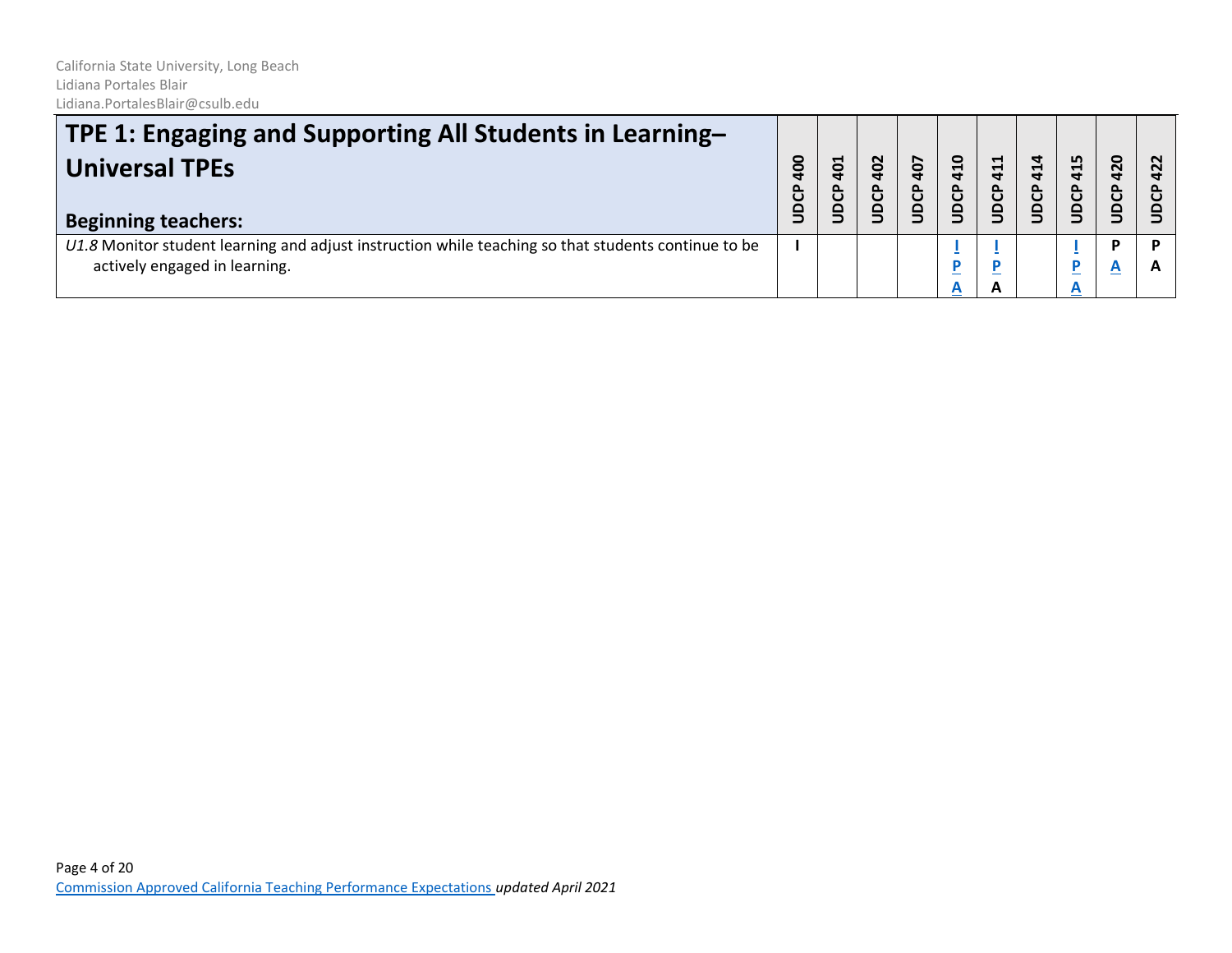| TPE 1: Engaging and Supporting All Students in Learning-<br><b>Mild to Moderate Support Needs TPEs</b>                                                                                            | <b>400</b><br>UDCP | 401<br>UDCP. | 402<br>UDCP | <b>UDCP 407</b> | <b>UDCP 410</b> | 411<br>UDCP | <b>UDCP 414</b> | 415<br>UDCP. | 420<br><b>UDCP</b> | <b>UDCP 422</b> |
|---------------------------------------------------------------------------------------------------------------------------------------------------------------------------------------------------|--------------------|--------------|-------------|-----------------|-----------------|-------------|-----------------|--------------|--------------------|-----------------|
| <b>Beginning teachers:</b>                                                                                                                                                                        |                    |              |             |                 |                 |             |                 |              |                    |                 |
| MM1.1 Demonstrate the ability to collaboratively develop and implement Individualized Education<br>Programs (IEP), including instructional goals that ensure access to the California Common Core | P                  |              |             |                 |                 |             |                 |              |                    | P<br>Α          |
| State Standards and/or California Preschool Learning Foundations, as appropriate, that lead to                                                                                                    |                    |              |             |                 |                 | А           |                 |              |                    |                 |
| effective inclusion of students with disabilities in the general education core curriculum.                                                                                                       |                    |              |             |                 |                 |             |                 |              |                    |                 |
| MM1.2 Demonstrate the ability to identify the appropriate supports of students with complex                                                                                                       |                    |              |             |                 |                 |             |                 |              |                    |                 |
| communication needs and design strategies in order to foster access and build comprehension,                                                                                                      | P                  |              |             |                 |                 |             |                 |              |                    |                 |
| and develop appropriate language development goals within the IEPs for those students. (U1.6)                                                                                                     |                    |              |             |                 |                 |             |                 |              |                    |                 |
| MM1.3 Demonstrate knowledge of students' language development across disabilities and the life                                                                                                    |                    |              |             |                 |                 |             |                 |              |                    | P               |
| span, including typical and atypical language development, communication skills, social                                                                                                           |                    |              |             |                 |                 |             |                 |              |                    |                 |
| pragmatics, language skills (e.g. executive functioning) and/or vocabulary/semantic development                                                                                                   |                    |              |             |                 |                 |             |                 |              |                    |                 |
| as they relate to the acquisition of academic knowledge and skills. (U1.6)                                                                                                                        |                    |              |             |                 |                 |             |                 |              |                    |                 |
| MM1.4 Monitor student progress toward learning goals as identified in the academic content                                                                                                        |                    |              |             |                 |                 |             |                 |              |                    | P               |
| standards and the IEP/Individual Transition plan (ITP). (U1.4)                                                                                                                                    |                    |              |             |                 | P               | Α           | P               |              |                    | A               |
| MM1.5 Demonstrate the ability to develop IEPs/ITPs with students and their families, including goals                                                                                              |                    |              |             |                 |                 |             |                 |              |                    | P               |
| for independent living, post-secondary education, and/or careers, with appropriate connections                                                                                                    | P                  |              |             |                 |                 |             |                 |              |                    |                 |
| between the school curriculum and life beyond high school. (U1.3)                                                                                                                                 | A                  |              |             |                 |                 |             | А               |              |                    |                 |
| MM1.6 Facilitate and support students in assuming increasing responsibility for learning and self-                                                                                                |                    |              |             |                 |                 |             |                 |              |                    | P               |
| advocacy based on individual needs, with appropriate transitions between academic levels in                                                                                                       |                    |              |             |                 |                 |             |                 |              |                    |                 |
| programs and developing skills related to career, college, independent living and community                                                                                                       |                    |              |             |                 |                 |             | А               |              |                    |                 |
| participation. (U1.3)                                                                                                                                                                             |                    |              |             |                 |                 |             |                 |              |                    |                 |
| MM1.7 Use strategies to support positive psychosocial development and self-determined behavior                                                                                                    |                    |              |             |                 |                 |             |                 |              |                    | P               |
| of students with disabilities. (U1.1)                                                                                                                                                             |                    |              |             |                 |                 |             |                 |              |                    | A               |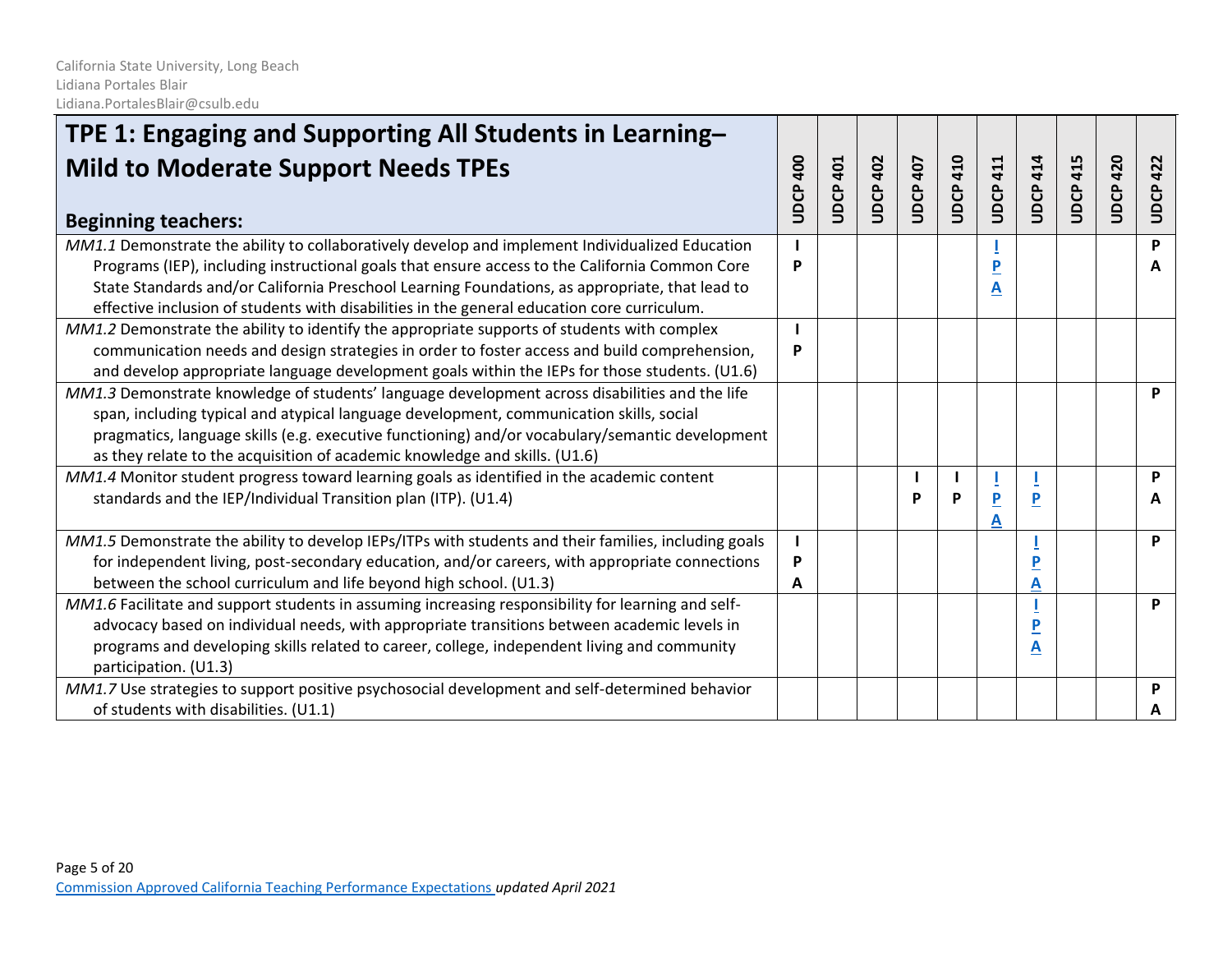| TPE 2: Creating and Maintaining Effective Environments for                                                                                                                                                                                                                                                                            |             |                |                    |                 |                 |                 |                 |                 |                              |              |
|---------------------------------------------------------------------------------------------------------------------------------------------------------------------------------------------------------------------------------------------------------------------------------------------------------------------------------------|-------------|----------------|--------------------|-----------------|-----------------|-----------------|-----------------|-----------------|------------------------------|--------------|
| <b>Student Learning-Universal TPEs</b><br><b>Beginning teachers:</b>                                                                                                                                                                                                                                                                  | 400<br>UDCP | 401<br>UDCP    | 402<br><b>UDCP</b> | <b>UDCP 407</b> | <b>UDCP 410</b> | <b>UDCP 411</b> | <b>UDCP 414</b> | <b>UDCP 415</b> | <b>UDCP 420</b>              | 422<br>UDCP. |
| U2.1 Promote students' social-emotional growth, development, and individual responsibility using<br>positive interventions and supports, restorative justice, and conflict resolution practices to foster<br>a caring community where each student is treated fairly and respectfully by adults and peers.                            |             | P              |                    |                 |                 |                 |                 |                 | P<br>A                       | P            |
| U2.2 Create learning environments (i.e., traditional, blended, and online) that promote productive<br>student learning, encourage positive interactions among students, reflect diversity and multiple<br>perspectives, and are culturally responsive.                                                                                |             | P              | P                  |                 |                 |                 |                 |                 | P<br>A                       | P            |
| U2.3 Establish, maintain, and monitor inclusive learning environments that are physically, mentally,<br>intellectually, and emotionally healthy and safe to enable all students to learn, and recognize<br>and appropriately address instances of intolerance and harassment among students, such as<br>bullying, racism, and sexism. | P           | $\overline{P}$ |                    |                 |                 |                 |                 |                 | $\overline{\mathbf{P}}$<br>A |              |
| U2.4 Know how to access resources to support students, including those who have experienced<br>trauma, homelessness, foster care, incarceration, and/or are medically fragile.                                                                                                                                                        |             |                |                    | D<br>A          |                 |                 |                 |                 |                              |              |
| U2.5 Maintain high expectations for learning with appropriate support for the full range of students<br>in the classroom.                                                                                                                                                                                                             |             |                |                    |                 |                 | P               |                 |                 | $\overline{\mathbf{P}}$<br>A | P            |
| U2.6 Establish and maintain clear expectations for positive classroom behavior and for student-to-<br>student and student-to-teacher interactions by communicating classroom routines, procedures,<br>and norms to students and families.                                                                                             |             | P              |                    |                 |                 | P               |                 |                 | P<br>A                       | P            |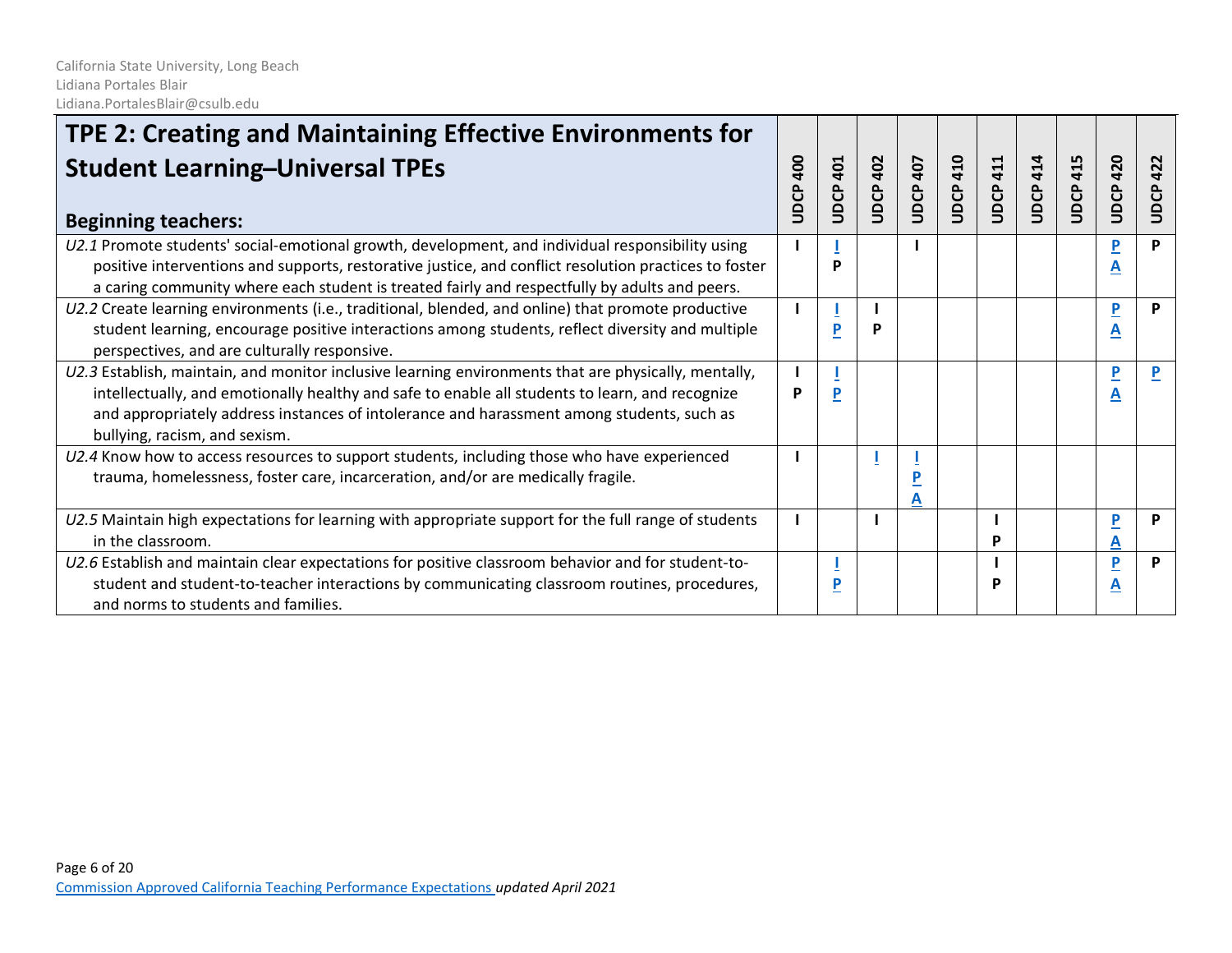| TPE 2: Creating and Maintaining Effective Environments for<br><b>Student Learning-Mild to Moderate Support Needs TPEs</b><br><b>Beginning teachers:</b>                                                                                                                                                                                                                                                                                                                                                                   | <b>UDCP 400</b> | <b>UDCP 401</b>                           | 402<br><b>UDCP</b> | UDCP 407 | <b>UDCP 410</b> | 411<br>UDCP.        | <b>UDCP 414</b> | <b>UDCP 415</b> | <b>UDCP 420</b>     | <b>UDCP 422</b>                                    |
|---------------------------------------------------------------------------------------------------------------------------------------------------------------------------------------------------------------------------------------------------------------------------------------------------------------------------------------------------------------------------------------------------------------------------------------------------------------------------------------------------------------------------|-----------------|-------------------------------------------|--------------------|----------|-----------------|---------------------|-----------------|-----------------|---------------------|----------------------------------------------------|
| MM2.1 Develop accommodations and/or modifications specific to students with disabilities to allow<br>access to learning environments, which may include incorporating instructional and assistive<br>technology, and alternative and augmentative communication (AAC) procedures to optimize the<br>learning opportunities and outcomes for all students, and move them toward effective inclusion<br>in general education settings. (U2.2)                                                                               |                 |                                           |                    |          |                 | $\overline{P}$<br>Α |                 |                 | $\overline{P}$<br>A | P<br>A                                             |
| MM2.2 Demonstrate the ability to support the movement, mobility, sensory and/or specialized<br>health care needs required for students to participate fully in classrooms, schools and the<br>community. As appropriate, organize a safe environment for all students that include barrier<br>free space for independent mobility, adequate storage and operation of medical equipment and<br>other mobility and sensory accommodations. (U2.3)                                                                           |                 |                                           |                    | P<br>Α   |                 |                     |                 |                 |                     | $\overline{\mathbf{P}}$<br>Α                       |
| MM2.3 Demonstrate the ability to address functional limitations of movement and/or sensation for<br>students with orthopedic impairments who may have a co-existing health impairment and/or<br>intellectual disability and have difficulty accessing their education due to physical limitations.                                                                                                                                                                                                                        |                 |                                           |                    | Α        |                 |                     |                 |                 |                     | А                                                  |
| MM2.4 Collaborate with families and appropriate related services personnel to support access to<br>optimal learning experiences for students with mild to moderate support needs in a wide variety<br>of general education and specialized academic instructional settings, including but not limited to<br>the home, natural environments, educational settings in hospitals and treatment centers, and<br>classroom and/or itinerant instructional delivery and/or consultation in public/nonpublic school<br>programs. | P               |                                           |                    |          |                 |                     |                 |                 | $\overline{P}$<br>A | $\overline{\mathbf{P}}$<br>$\overline{\mathbf{A}}$ |
| MM2.5 Demonstrate knowledge of the communicative intent of students'<br>behavior as well as the ability to help students develop positive<br>communication skills and systems to replace negative behavior.<br>(U2.1/2.6)                                                                                                                                                                                                                                                                                                 |                 | $\overline{P}$<br>$\overline{\mathbf{A}}$ |                    |          |                 |                     |                 |                 | $\overline{P}$<br>A | P<br>A                                             |
| MM2.6 Demonstrate the ability to identify if a student's behavior is a manifestation of his or her<br>disability and, if so, to develop positive behavior intervention plans inclusive of the types of<br>interventions and multi-tiered systems of supports that may be needed to address these<br>behavior issues. (U2.6)                                                                                                                                                                                               |                 | $\overline{P}$<br>$\overline{\mathbf{A}}$ |                    |          |                 |                     |                 |                 | P                   | P<br>А                                             |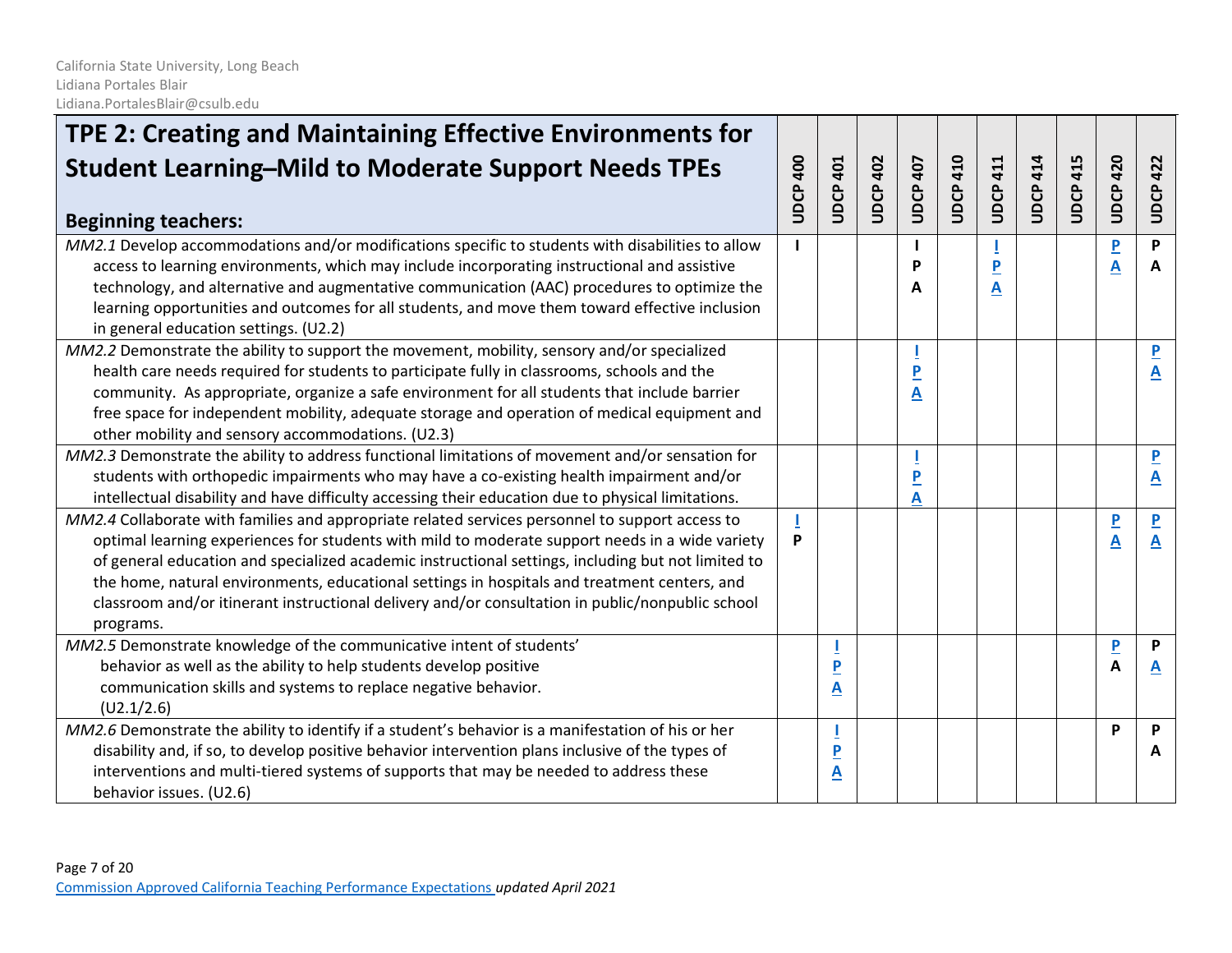| TPE 2: Creating and Maintaining Effective Environments for                                                                                                                                                                                                                                                                                                |                        |             |             |                 |                    |                    |              |             |             |                             |
|-----------------------------------------------------------------------------------------------------------------------------------------------------------------------------------------------------------------------------------------------------------------------------------------------------------------------------------------------------------|------------------------|-------------|-------------|-----------------|--------------------|--------------------|--------------|-------------|-------------|-----------------------------|
| <b>Student Learning-Mild to Moderate Support Needs TPEs</b><br><b>Beginning teachers:</b>                                                                                                                                                                                                                                                                 | $\overline{a}$<br>UDCP | 401<br>UDCP | 402<br>UDCP | <b>JDCP 407</b> | 410<br><b>UDCP</b> | 411<br><b>UDCP</b> | 414<br>UDCP. | 415<br>UDCP | 420<br>UDCP | 422<br><b>DCP</b><br>$\Box$ |
| MM2.7 Understand and access in a collaborative manner with other agency professionals the variety<br>of interventions, related services and additional supports, including site-based and community<br>resources and agencies, to provide integrated support for students with behavior, social,<br>emotional, trauma, and/or mental health needs. (U2.4) | P                      |             |             |                 |                    |                    |              |             |             | D                           |
| MM2.8 Apply and collaboratively implement supports needed to establish and maintain student<br>success in the least restrictive environment, according to students' unique needs.                                                                                                                                                                         |                        |             |             | P<br>A          |                    |                    |              |             |             | P<br>A                      |
| MM2.9 Demonstrate the skills required to ensure that interventions and/or instructional<br>environments are appropriate to the student's chronological age, developmental levels, and<br>disability-specific needs, including community-based instructional environments. (U2.5)                                                                          |                        | A           |             |                 |                    |                    |              |             | P           | P<br>A                      |
| MM2.10 Implement systems to assess, plan, and provide academic and social skills instruction to<br>support positive behavior in all students, including students who present complex social<br>communication, behavioral and emotional needs. (U2.6)                                                                                                      |                        | D<br>A      |             |                 |                    |                    |              |             |             |                             |
| MM2.11 Demonstrate the knowledge, skills and abilities to understand and address the needs of the<br>peers and family members of students who have sustained a traumatic brain injury as they<br>transition to school and present with a change in function.                                                                                              |                        |             |             |                 |                    |                    |              |             |             |                             |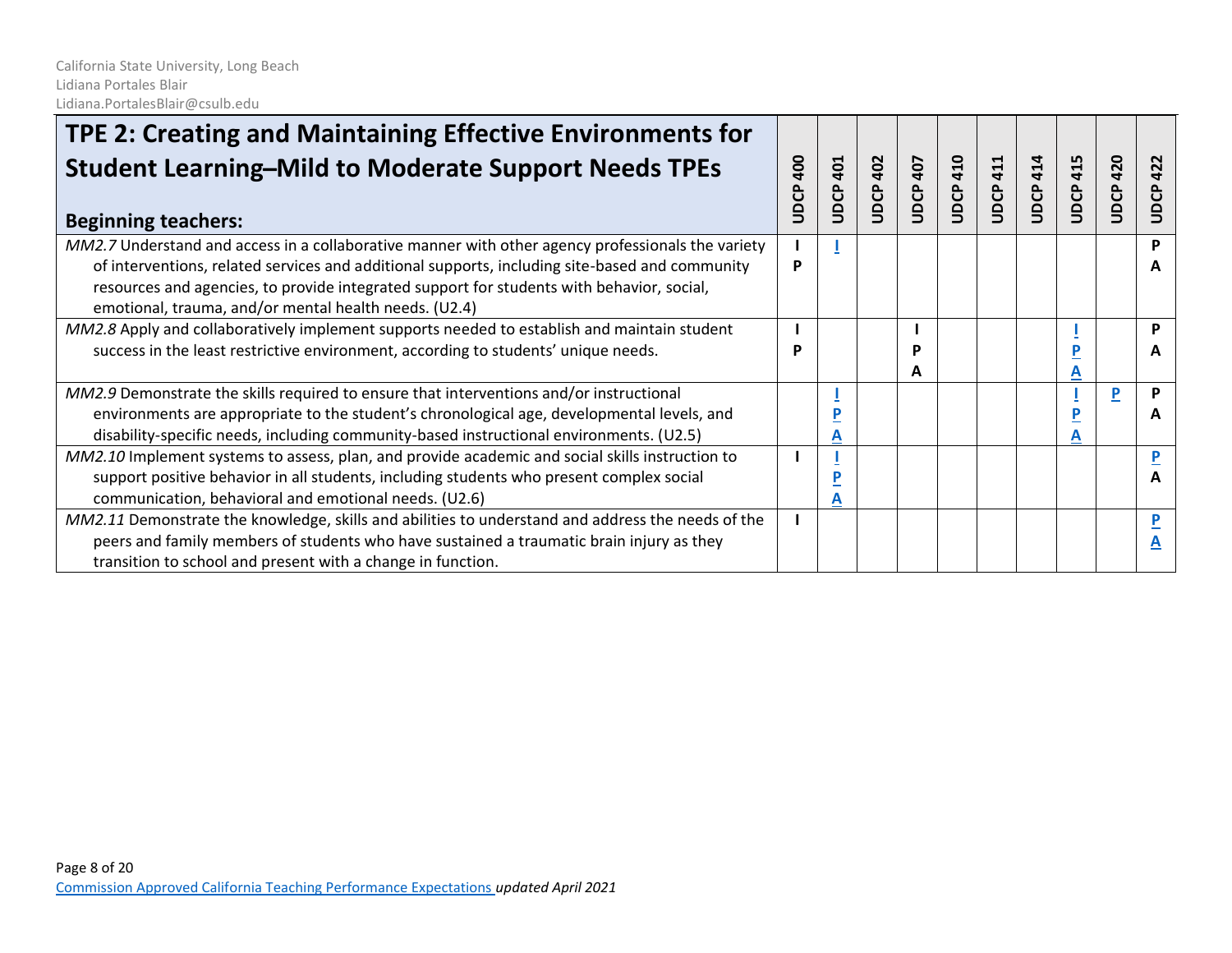| TPE 3: Understanding and Organizing Subject Matter for<br><b>Student Learning-Universal TPEs</b><br><b>Beginning teachers:</b>                                                                                                                                                                                                                                                                          | 400<br>UDCP. | <b>JDCP 401</b> | 402<br>UDCP. | <b>UDCP 407</b>        | <b>UDCP 410</b>     | <b>JDCP 411</b>              | <b>UDCP 414</b> | <b>UDCP 415</b>              | 420<br>good | <b>UDCP 422</b> |
|---------------------------------------------------------------------------------------------------------------------------------------------------------------------------------------------------------------------------------------------------------------------------------------------------------------------------------------------------------------------------------------------------------|--------------|-----------------|--------------|------------------------|---------------------|------------------------------|-----------------|------------------------------|-------------|-----------------|
| U3.1 Demonstrate knowledge of subject matter, including the adopted California State Standards<br>and curriculum frameworks.                                                                                                                                                                                                                                                                            |              |                 |              | D<br>Α                 | $\overline{P}$<br>Α | Α                            |                 | $\overline{P}$<br>Α          | P<br>A      | P<br>Α          |
| U3.2 Use knowledge about students and learning goals to organize the curriculum to facilitate<br>student understanding of subject matter, and make accommodations and/or modifications as<br>needed to promote student access to the curriculum.                                                                                                                                                        |              |                 |              | D<br>A                 | $\overline{P}$<br>A | A                            |                 | $\overline{\mathsf{P}}$<br>A | P<br>A      | P<br>A          |
| U3.3 Plan, design, implement, and monitor instruction consistent with current subject-specific<br>pedagogy in the content area(s) of instruction, and design and implement disciplinary and cross-<br>disciplinary learning sequences, including integrating the visual and performing arts as<br>applicable to the discipline. (See Subject-Specific Pedagogical Skills in Section 2 for reference)    |              |                 |              | P<br>A                 | P<br>Α              | $\overline{\mathbf{P}}$<br>A |                 |                              | P           | P<br>A          |
| U3.4 Individually and through consultation and collaboration with other educators and members of<br>the larger school community, plan for effective subject matter instruction and use multiple<br>means of representing, expressing, and engaging students to demonstrate their knowledge.                                                                                                             |              |                 | P<br>А       | ı<br>P<br>A            | P<br>Α              | Α                            |                 | P<br>А                       | P<br>A      | P<br>A          |
| U3.5 Adapt subject matter curriculum, organization, and planning to support the acquisition and use<br>of academic language within learning activities to promote the subject matter knowledge of all<br>students, including the full range of English learners, Standard English learners, students with<br>disabilities, and students with other learning needs in the least restrictive environment. |              |                 |              | $\mathbf{I}$<br>Þ<br>A | P<br>A              | P<br>A                       |                 | $\overline{\mathbf{P}}$<br>A | P<br>A      | P<br>A          |
| U3.6 Use and adapt resources, standards-aligned instructional materials, and a range of technology,<br>including assistive technology, to facilitate students' equitable access to the curriculum.                                                                                                                                                                                                      |              |                 |              | Þ<br>A                 | Þ                   | Α                            |                 |                              | P           | P<br>A          |
| U3.7 Model and develop digital literacy by using technology to engage students and support their<br>learning, and promote digital citizenship, including respecting copyright law, understanding fair<br>use guidelines and the use of Creative Commons license, and maintaining Internet Security                                                                                                      |              |                 |              | P<br>A                 |                     |                              |                 |                              | P           | P               |
| U3.8 Demonstrate knowledge of effective teaching strategies aligned with the internationally<br>recognized educational technology standards.                                                                                                                                                                                                                                                            |              |                 |              | P                      | P                   |                              |                 |                              | P           | P               |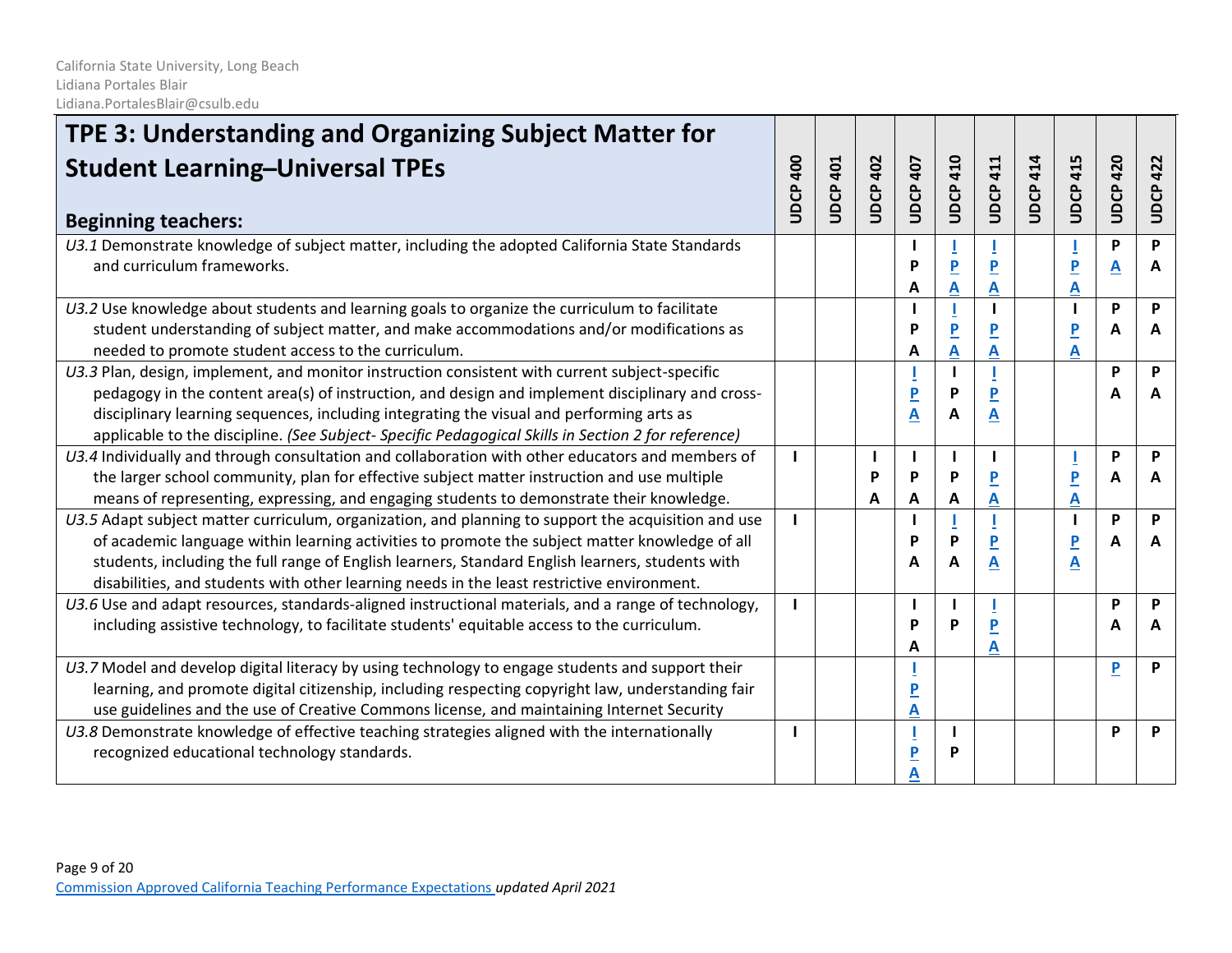| TPE 3: Understanding and Organizing Subject Matter for<br><b>Student Learning-Mild to Moderate Support Needs TPEs</b>                                                                                                                                                                                            |                    |             |                 |             |                    |                 |             |                    |             |             |
|------------------------------------------------------------------------------------------------------------------------------------------------------------------------------------------------------------------------------------------------------------------------------------------------------------------|--------------------|-------------|-----------------|-------------|--------------------|-----------------|-------------|--------------------|-------------|-------------|
| <b>Beginning teachers:</b>                                                                                                                                                                                                                                                                                       | <b>904</b><br>UDCP | 401<br>UDCP | <b>JDCP 402</b> | 407<br>UDCP | 410<br><b>UDCP</b> | <b>JDCP 411</b> | 414<br>UDCP | 415<br><b>UDCP</b> | 420<br>UDCP | 422<br>UDCP |
| MM3.1 Effectively adapt, modify, accommodate and/or differentiate the instruction of students<br>with identified disabilities in order to facilitate access to the Least Restrictive Environment (LRE).<br>(U3.5)                                                                                                | P                  |             |                 | P<br>А      | A                  | D<br>A          |             | А                  |             | P<br>A      |
| MM3.2 Demonstrate knowledge of disabilities and their effects on learning, skills development,<br>social-emotional development, mental health, and behavior, and how to access and use related<br>services and additional supports to organize and support effective instruction. (U3.2)                         | P                  |             |                 |             | р                  | A<br>P          |             |                    |             | D           |
| MM3.3 Demonstrate knowledge of atypical development associated with various disabilities and risk<br>conditions (e.g. orthopedic impairment, autism spectrum disorders, cerebral palsy), as well as<br>resilience and protective factors (e.g. attachment, temperament), and their implications for<br>learning. | P                  |             |                 |             |                    |                 |             |                    |             |             |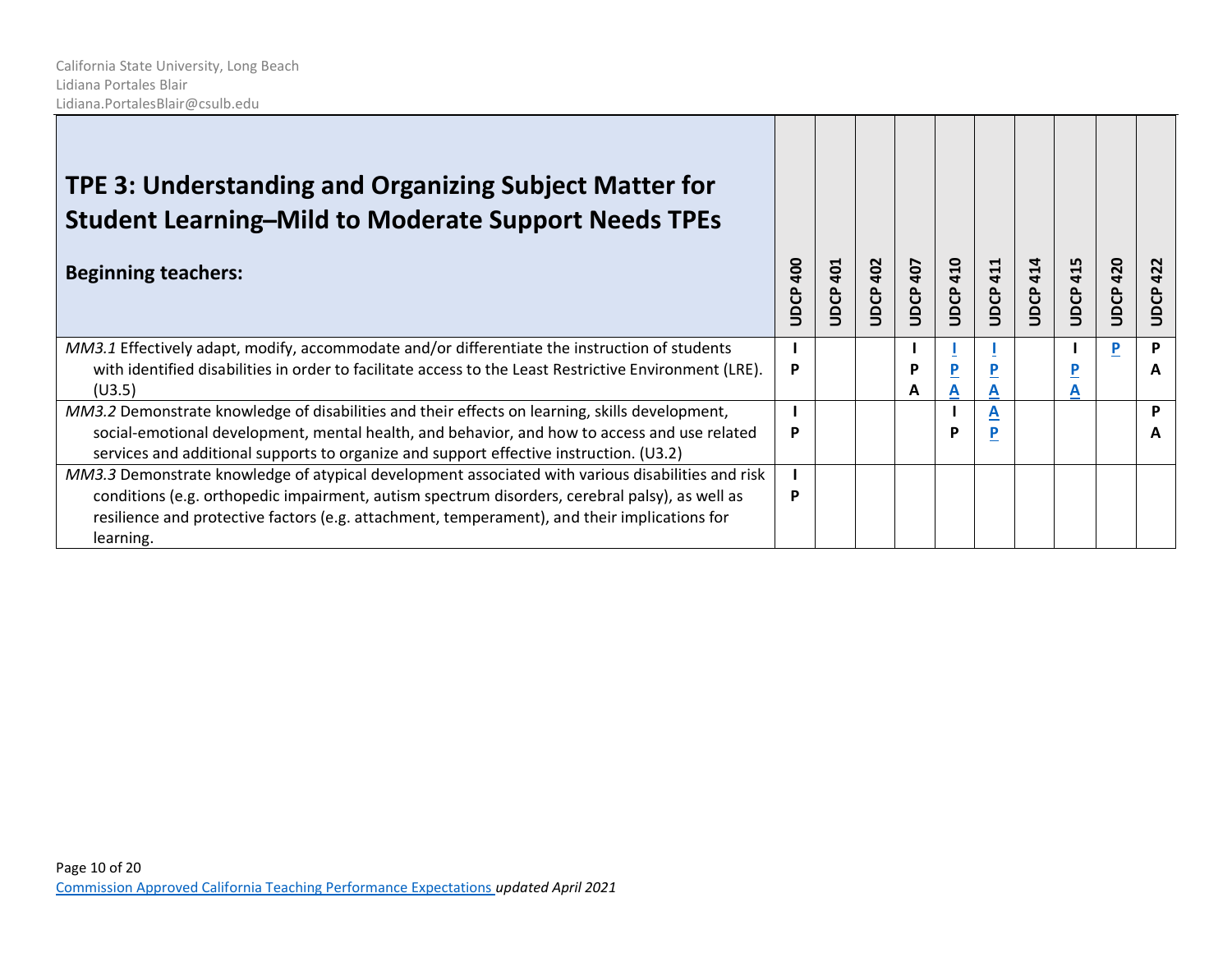| TPE 4: Planning Instruction and Designing Learning                                                  |          |                 |                 |          |                         |                 |                 |                         |              |                 |
|-----------------------------------------------------------------------------------------------------|----------|-----------------|-----------------|----------|-------------------------|-----------------|-----------------|-------------------------|--------------|-----------------|
| <b>Experiences for All Students-Universal TPEs</b>                                                  | UDCP 400 | <b>UDCP 401</b> | <b>UDCP 402</b> | UDCP 407 | <b>UDCP 410</b>         | <b>UDCP 411</b> | <b>UDCP 414</b> | <b>UDCP 415</b>         | 420<br>UDCP. | <b>UDCP 422</b> |
| <b>Beginning teachers:</b>                                                                          |          |                 |                 |          |                         |                 |                 |                         |              |                 |
| U4.1 Locate and apply information about students' current academic status, content- and standards-  |          |                 |                 |          |                         |                 |                 |                         | P            | P               |
| related learning needs and goals, assessment data, language proficiency status, and cultural        | P        |                 |                 | P        | P                       | P               |                 | $\overline{P}$          | A            | A               |
| background for both short-term and long-term instructional planning purposes.                       |          |                 |                 | A        |                         | Α               |                 | A                       |              |                 |
| U4.2 Understand and apply knowledge of the range and characteristics of typical and atypical child  |          |                 |                 | ı        |                         |                 |                 |                         | P            | P               |
| development from birth through adolescence to help inform instructional planning and learning       |          |                 |                 | P        | Þ                       |                 |                 |                         | A            | A               |
| experiences for all students.                                                                       |          |                 |                 | A        |                         | A               |                 |                         |              |                 |
| $U4.3$ Design and implement instruction and assessment that reflects the interconnectedness of      |          |                 |                 | ı        |                         |                 |                 |                         | P            | P               |
| academic content areas and related student skills development in literacy, mathematics,             |          |                 |                 | P        | $\overline{P}$          |                 |                 | $\overline{P}$          | A            | A               |
| science, and other disciplines across the curriculum, as applicable to the subject area of          |          |                 |                 | A        | $\mathbf{A}$            |                 |                 | Α                       |              |                 |
| instruction.                                                                                        |          |                 |                 |          |                         |                 |                 |                         |              |                 |
| U4.4 Plan, design, implement and monitor instruction, making effective use of instructional time to |          |                 | ш               | L        |                         |                 |                 |                         | P            | P               |
| maximize learning opportunities and provide access to the curriculum for all students by            | P        |                 | P               | P        | P                       |                 |                 | $\overline{\mathsf{P}}$ | A            | A               |
| removing barriers and providing access through instructional strategies that include:               |          |                 |                 |          | A                       | Α               |                 | Α                       |              |                 |
| • appropriate use of instructional technology, including assistive technology;                      |          |                 |                 |          |                         |                 |                 |                         |              |                 |
| • applying principles of UDL and MTSS;                                                              |          |                 |                 |          |                         |                 |                 |                         |              |                 |
| • use of developmentally, linguistically, and culturally appropriate learning activities,           |          |                 |                 |          |                         |                 |                 |                         |              |                 |
| instructional materials, and resources for all students, including the full range of English        |          |                 |                 |          |                         |                 |                 |                         |              |                 |
| learners;                                                                                           |          |                 |                 |          |                         |                 |                 |                         |              |                 |
| • appropriate modifications for students with disabilities in the general education                 |          |                 |                 |          |                         |                 |                 |                         |              |                 |
| classroom;                                                                                          |          |                 |                 |          |                         |                 |                 |                         |              |                 |
| • opportunities for students to support each other in learning; and                                 |          |                 |                 |          |                         |                 |                 |                         |              |                 |
| • use of community resources and services as applicable.                                            |          |                 |                 |          |                         |                 |                 |                         |              |                 |
| U4.5 Promote student success by providing opportunities for students to understand and advocate     |          |                 |                 |          |                         |                 |                 |                         | P            | P               |
| for strategies that meet their individual learning needs and assist students with specific learning |          |                 |                 |          |                         |                 | P               |                         | A            | A               |
| needs to successfully participate in transition plans (e.g., IEP, IFSP, ITP, and 504 plans.)        |          |                 |                 |          |                         |                 |                 |                         |              |                 |
| U4.6 Access resources for planning and instruction, including the expertise of community and school |          |                 |                 |          |                         |                 |                 |                         | P            | P               |
| colleagues through in-person or virtual collaboration, co-teaching, coaching, and/or networking.    |          |                 |                 |          | $\overline{\mathbf{P}}$ |                 |                 |                         | A            | A               |
|                                                                                                     |          |                 |                 |          |                         |                 |                 |                         |              |                 |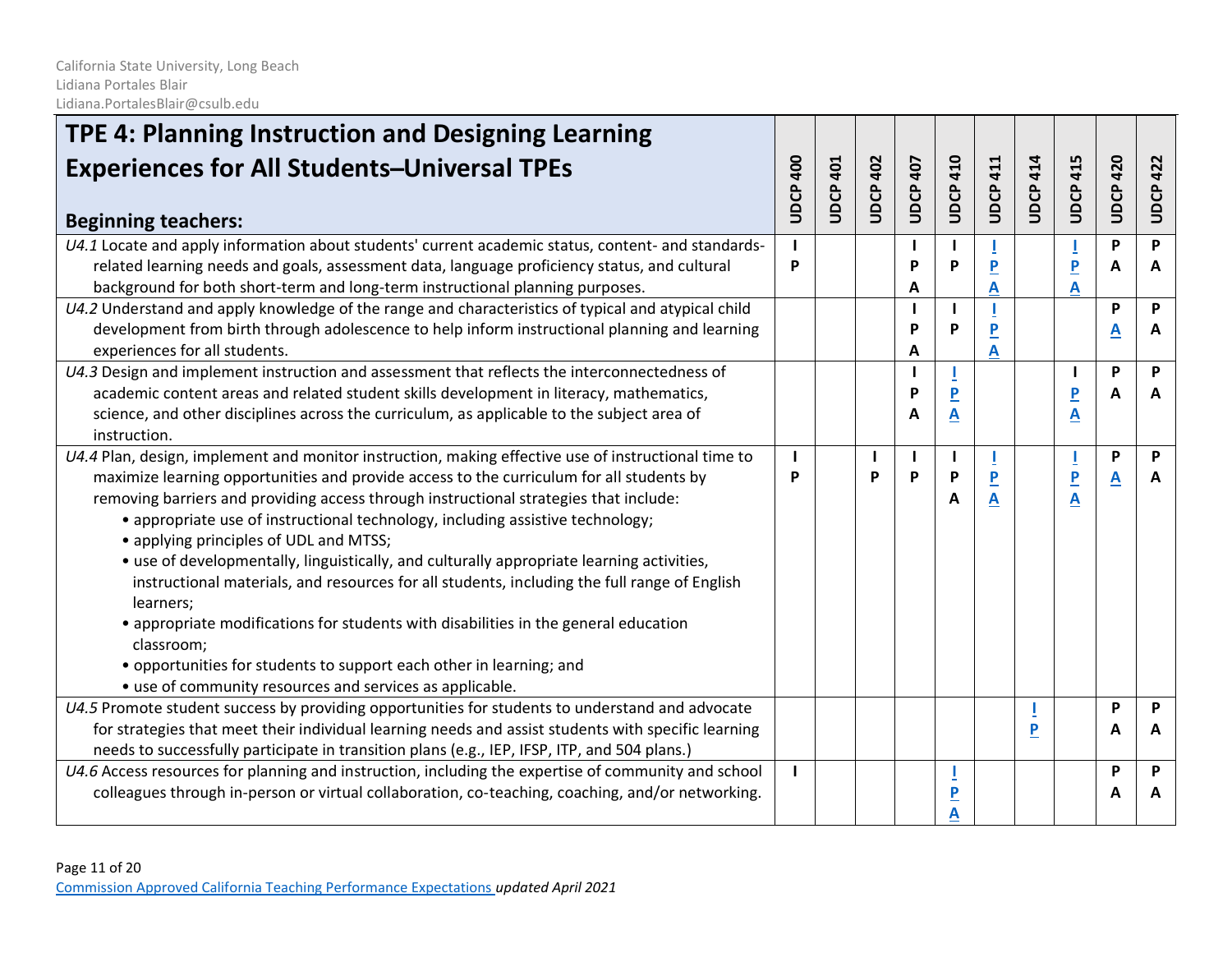| TPE 4: Planning Instruction and Designing Learning<br><b>Experiences for All Students-Universal TPEs</b><br><b>Beginning teachers:</b>                                                                                                                                                                                 | $\frac{8}{3}$<br><b>ODCP</b> | 401<br>JDCP | 402<br>UDCP | 407<br>UDCP | 410<br>UDCP | 411<br>UDCP | 414<br>UDCP | 415<br>UDCP | 420<br>UDCP | 422 |
|------------------------------------------------------------------------------------------------------------------------------------------------------------------------------------------------------------------------------------------------------------------------------------------------------------------------|------------------------------|-------------|-------------|-------------|-------------|-------------|-------------|-------------|-------------|-----|
| $U4.7$ Plan instruction that promotes a range of communication strategies and activity modes<br>between teacher and student and among students that encourage student participation in<br>learning.                                                                                                                    |                              |             |             | D           |             |             |             | A           | Р<br>A      | D   |
| U4.8 Use digital tools and learning technologies across learning environments as appropriate to<br>create new content and provide personalized and integrated technology-rich lessons to engage<br>students in learning, promote digital literacy, and offer students multiple means to demonstrate<br>their learning. |                              |             |             | A           | D           |             |             |             | D<br>A      |     |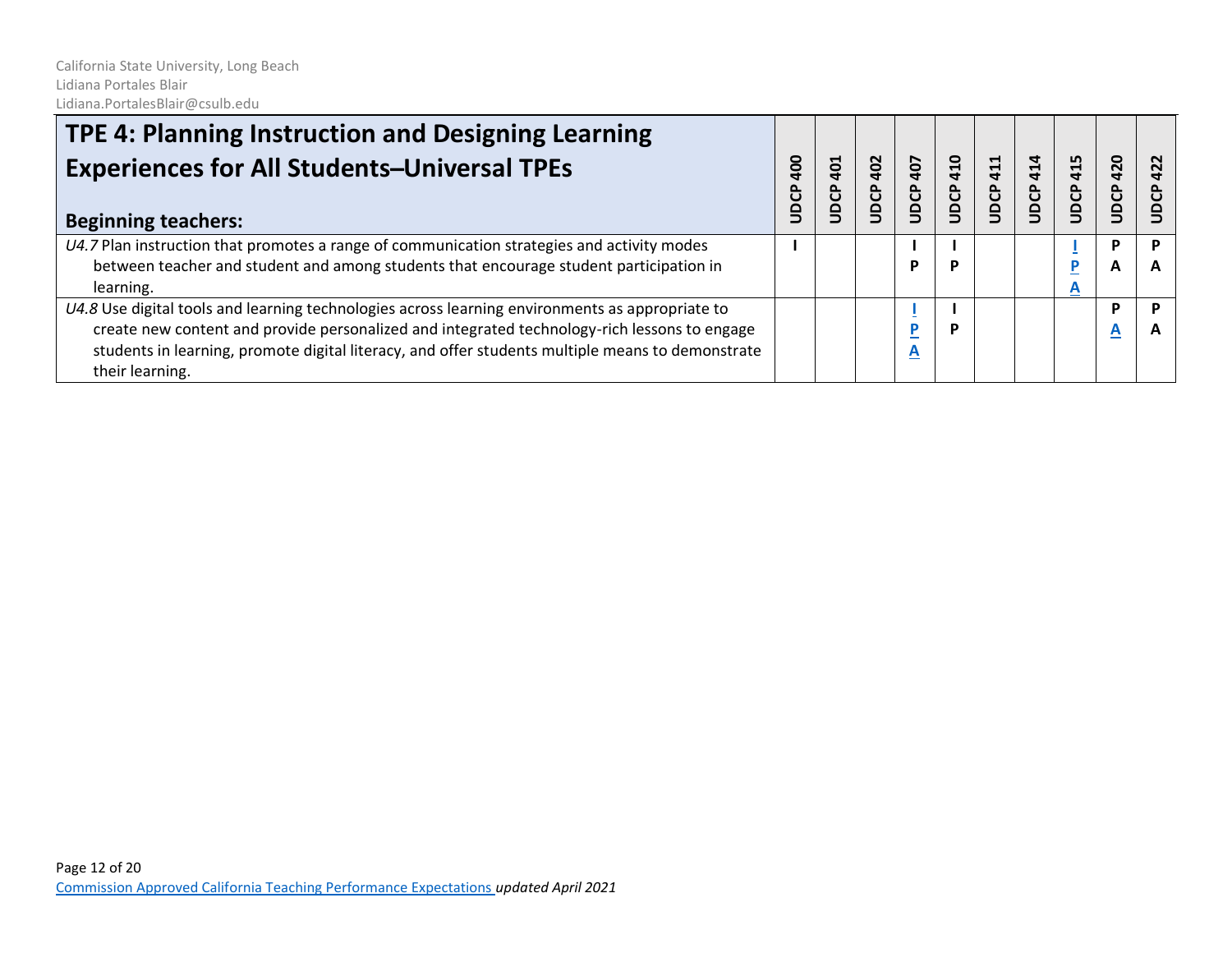| TPE 4: Planning Instruction and Designing Learning                                                                                                                                                                                                                                                                                                                                                                                                                                                                                                                                                                                                                                                 |                   |                     |                 |                 |                 |                              |                 |                     |                 |                              |
|----------------------------------------------------------------------------------------------------------------------------------------------------------------------------------------------------------------------------------------------------------------------------------------------------------------------------------------------------------------------------------------------------------------------------------------------------------------------------------------------------------------------------------------------------------------------------------------------------------------------------------------------------------------------------------------------------|-------------------|---------------------|-----------------|-----------------|-----------------|------------------------------|-----------------|---------------------|-----------------|------------------------------|
| <b>Experiences for All Students-Mild to Moderate Support</b>                                                                                                                                                                                                                                                                                                                                                                                                                                                                                                                                                                                                                                       |                   |                     |                 |                 |                 |                              |                 |                     |                 |                              |
| <b>Needs TPEs</b><br><b>Beginning teachers:</b>                                                                                                                                                                                                                                                                                                                                                                                                                                                                                                                                                                                                                                                    | <b>UDCP 400</b>   | <b>UDCP 401</b>     | <b>UDCP 402</b> | <b>UDCP 407</b> | <b>UDCP 410</b> | <b>UDCP 411</b>              | <b>UDCP 414</b> | <b>UDCP 415</b>     | <b>UDCP 420</b> | <b>UDCP 422</b>              |
| MM4.1 Demonstrate the ability to use assistive technology, augmentative and alternative<br>communication (AAC) including low- and high-tech equipment and materials to facilitate<br>communication, curriculum access, and skills development of students with disabilities. (U4.4)                                                                                                                                                                                                                                                                                                                                                                                                                |                   |                     |                 |                 |                 | P                            |                 |                     | P<br>A          | P<br>A                       |
| MM4.2 Demonstrate the ability to use evidenced-based high leverage practices with a range of<br>student needs, and determine a variety of pedagogical approaches to instruction, including<br>scope and sequence, and unit and lesson plans, in order to provide students with disabilities<br>equitable access to the content and experiences aligned with the state-adopted core curriculum.<br>(U4.3)                                                                                                                                                                                                                                                                                           |                   |                     |                 | P<br>A          | P<br>A          | $\overline{\mathbf{P}}$<br>A |                 | $\overline{P}$<br>A | P<br>A          | P<br>A                       |
| MM4.3 Demonstrate the ability to identify and use behaviorally based teaching strategies with the<br>understanding that behaviors are communicative and serve a function.                                                                                                                                                                                                                                                                                                                                                                                                                                                                                                                          |                   | $\overline{P}$<br>A |                 |                 |                 |                              |                 |                     | P<br>A          | P<br>A                       |
| MM4.4 Demonstrate the ability to create short and long-term goals that are responsive to the<br>unique needs of the student that meet the grade level requirements of the core curriculum, and<br>systematically adjusted as needed to promote academic achievement within inclusive<br>environments. (U4.1)                                                                                                                                                                                                                                                                                                                                                                                       | $\mathbf{I}$<br>P |                     |                 | P<br>A          | P<br>А          | $\overline{\mathbf{P}}$<br>A | P<br>A          | $\overline{P}$<br>A | P<br>A          | P<br>A                       |
| MM4.5 Demonstrate knowledge of core challenges associated with the neurology of open or closed<br>head injuries resulting in impairments and adjust teaching strategies based upon the unique<br>profile of students who present with physical/medical access issues or who retain a general fund<br>of knowledge, but demonstrate difficulty acquiring and retaining new information due to poor<br>memory processing, as well as neuro behavioral issues (e.g., cognition; language; memory;<br>attention; reasoning; abstract thinking; judgment; problem solving; sensory, perceptual, and<br>motor abilities; psychosocial behavior; physical functions; information processing; and speech). |                   |                     |                 |                 |                 |                              |                 |                     |                 | $\overline{\mathbf{P}}$<br>A |
| MM4.6 Coordinate, collaborate, co-teach and communicate effectively with other service providers,<br>including paraprofessionals, general education teachers, parents, students, and community<br>agencies for instructional planning and successful student transitions. (U4.6)                                                                                                                                                                                                                                                                                                                                                                                                                   | P                 |                     |                 |                 |                 | <u>P</u>                     |                 | $\mathbf{P}$        |                 |                              |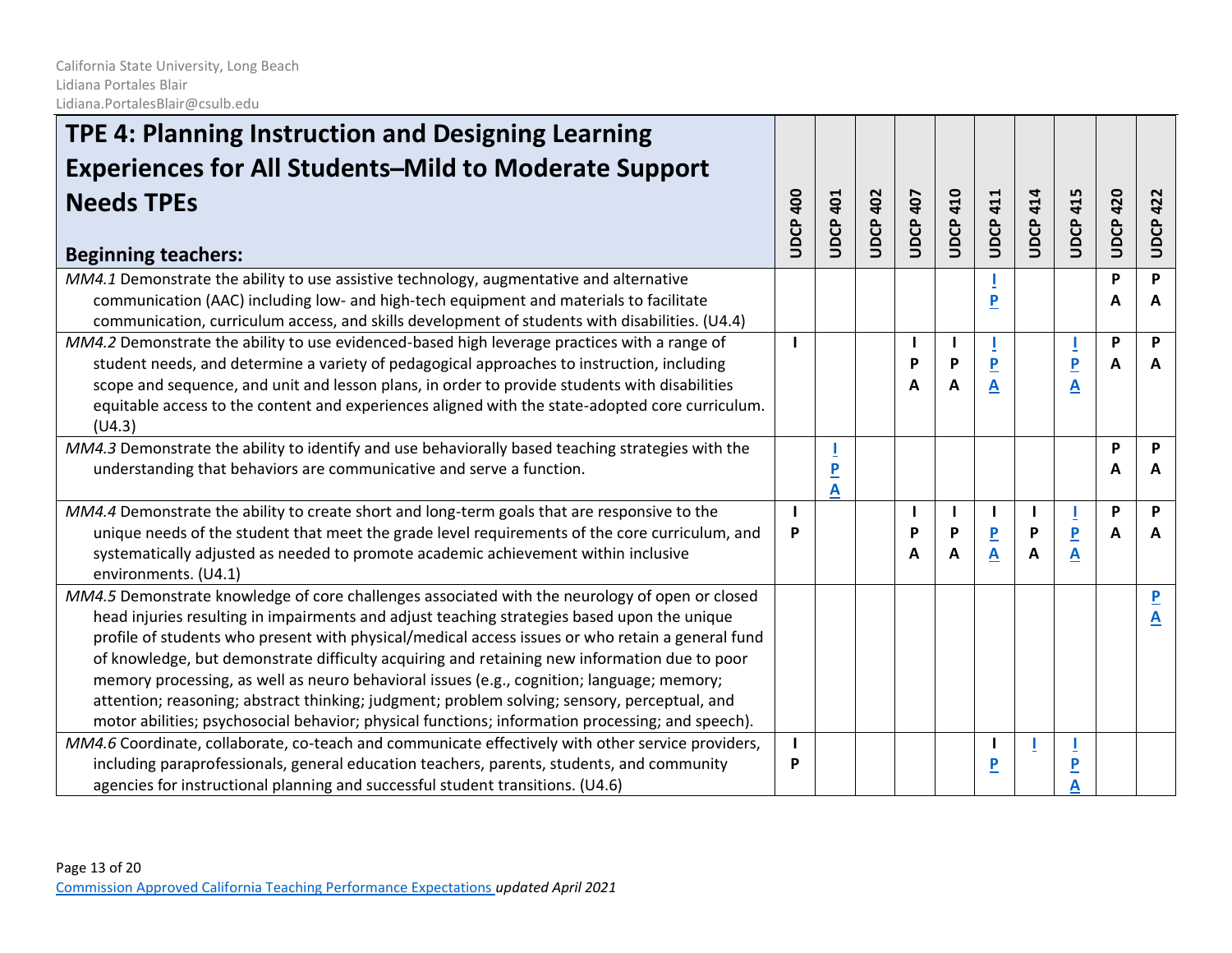| TPE 4: Planning Instruction and Designing Learning<br><b>Experiences for All Students-Mild to Moderate Support</b> |                    |                                |             |             |             |                          |             |                   |             |   |
|--------------------------------------------------------------------------------------------------------------------|--------------------|--------------------------------|-------------|-------------|-------------|--------------------------|-------------|-------------------|-------------|---|
| <b>Needs TPEs</b><br><b>Beginning teachers:</b>                                                                    | <b>904</b><br>UDCP | $\overline{10}$<br><b>JDCP</b> | 402<br>JDCP | 407<br>JDCP | 410<br>JDCP | 411<br><b>DCP</b>        | 414<br>UDCP | 415<br><b>BCP</b> | 420<br>JDCP | N |
| MM4.7 Use person-centered/family centered planning processes, and strengths-based,                                 |                    |                                |             |             |             |                          |             |                   | P           |   |
| functional/ecological assessments across classroom and non-classroom contexts that lead to                         |                    |                                |             |             | Đ           |                          |             |                   | A           | A |
| students' meaningful participation in standards-based curriculum, life skills curriculum, and/or                   |                    |                                |             |             |             | $\underline{\mathbf{A}}$ | A           |                   |             |   |
| wellness curriculum, and that support progress toward IEP goals and objectives. (U4.5)                             |                    |                                |             |             |             |                          |             |                   |             |   |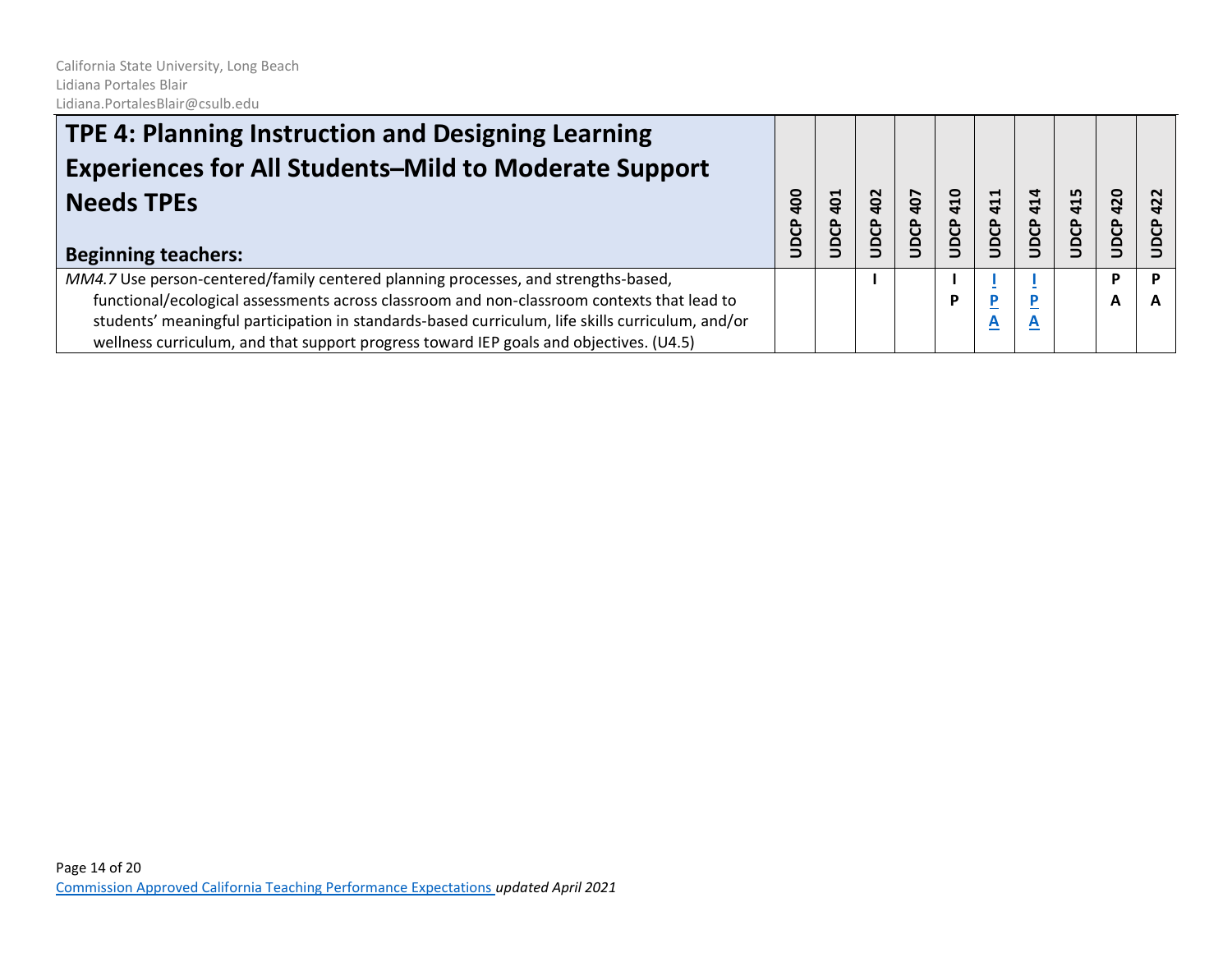| TPE 5: Assessing Student Learning-                                                                                                                                                                                                                                                                     |                 |             |                 |                 |                              |                 |                 |                         |                              |                 |
|--------------------------------------------------------------------------------------------------------------------------------------------------------------------------------------------------------------------------------------------------------------------------------------------------------|-----------------|-------------|-----------------|-----------------|------------------------------|-----------------|-----------------|-------------------------|------------------------------|-----------------|
| <b>Universal TPEs</b><br><b>Beginning teachers:</b>                                                                                                                                                                                                                                                    | <b>UDCP 400</b> | 401<br>UDCP | <b>UDCP 402</b> | <b>UDCP 407</b> | <b>UDCP 410</b>              | <b>UDCP 411</b> | <b>UDCP 414</b> | <b>UDCP 415</b>         | <b>UDCP 420</b>              | <b>UDCP 422</b> |
| U5.1 Apply knowledge of the purposes, characteristics, and appropriate uses of different types of<br>assessments (e.g., diagnostic, informal, formal, progress-monitoring, formative, summative, and<br>performance) to design and administer classroom assessments, including use of scoring rubrics. |                 |             |                 | P<br>A          | P<br>A                       | A               |                 | $\overline{\mathbf{P}}$ | P<br>$\overline{\mathbf{A}}$ | P<br>A          |
| U5.2 Collect and analyze assessment data from multiple measures and sources to plan and modify<br>instruction and document students' learning over time.                                                                                                                                               |                 |             |                 | P<br>A          | P<br>A                       | A               |                 |                         | P<br>A                       | P<br>A          |
| U5.3 Involve all students in self-assessment and reflection on their learning goals and progress and<br>provide students with opportunities to revise or reframe their work based on assessment<br>feedback.                                                                                           |                 |             |                 |                 | P<br>Α                       | P<br>A          |                 |                         | P<br>А                       | P<br>A          |
| U5.4 Use technology as appropriate to support assessment administration, conduct data analysis,<br>and communicate learning outcomes to students and families.                                                                                                                                         |                 |             |                 |                 |                              | A               |                 | P                       | P<br>Α                       | P<br>A          |
| U5.5 Use assessment information in a timely manner to assist students and families in<br>understanding student progress in meeting learning goals.                                                                                                                                                     |                 |             |                 |                 | P                            | P               |                 |                         | $\overline{P}$<br>Α          | P<br>A          |
| U5.6 Work with specialists to interpret assessment results from formative and summative<br>assessments to distinguish between students whose first language is English, English learners,<br>Standard English learners, and students with language or other disabilities.                              |                 |             |                 |                 |                              |                 |                 |                         | $\overline{\mathbf{P}}$<br>Α | P<br>А          |
| U5.7 Interpret English learners' assessment data to identify their level of academic proficiency in<br>English as well as in their primary language, as applicable, and use this information in planning<br>instruction.                                                                               |                 |             |                 | P<br>A          | $\overline{\mathbf{P}}$<br>Α | A<br>P          |                 |                         | P<br>Α                       | P<br>A          |
| U5.8 Use assessment data, including information from students' IEP, IFSP, ITP, and 504 plans, to<br>establish learning goals and to plan, differentiate, make accommodations and/or modify<br>instruction.                                                                                             | P               |             |                 | P<br>A          | Р                            | P<br>Α          | P               | <b>PA</b>               | P<br>A                       | P<br>А          |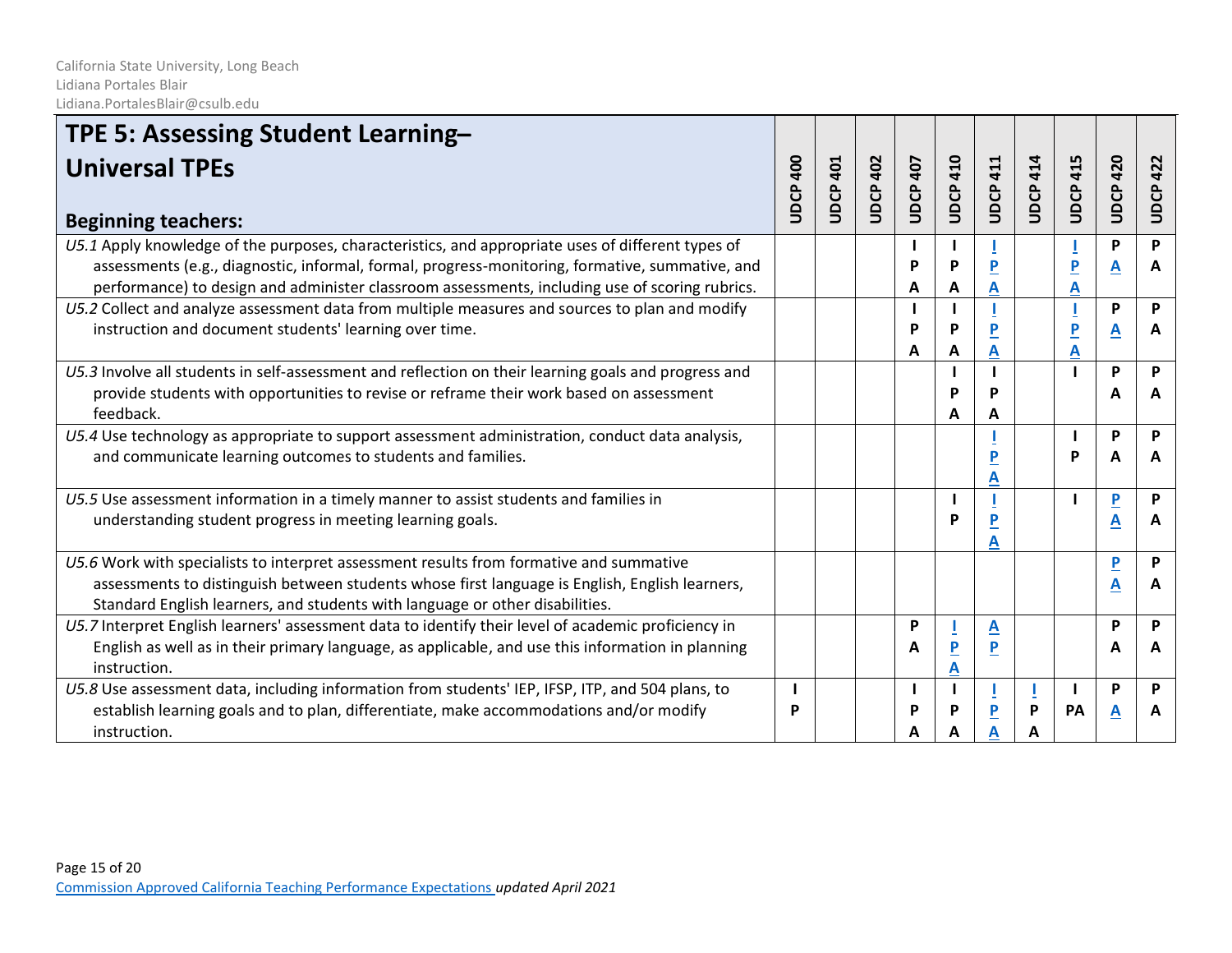| TPE 5: Assessing Student Learning-                                                                                                                                                                                                                                                                                                                                                                                                                                                        |                 |                 |                 |                 |                 |                 |                 |                 |                 |                 |
|-------------------------------------------------------------------------------------------------------------------------------------------------------------------------------------------------------------------------------------------------------------------------------------------------------------------------------------------------------------------------------------------------------------------------------------------------------------------------------------------|-----------------|-----------------|-----------------|-----------------|-----------------|-----------------|-----------------|-----------------|-----------------|-----------------|
| <b>Mild to Moderate Support Needs TPEs</b>                                                                                                                                                                                                                                                                                                                                                                                                                                                | <b>UDCP 400</b> | <b>UDCP 401</b> | <b>UDCP 402</b> | <b>UDCP 407</b> | <b>UDCP 410</b> | <b>UDCP 411</b> | <b>UDCP 414</b> | <b>UDCP 415</b> | <b>UDCP 420</b> | <b>UDCP 422</b> |
| <b>Beginning teachers:</b>                                                                                                                                                                                                                                                                                                                                                                                                                                                                |                 |                 |                 |                 |                 |                 |                 |                 |                 |                 |
| MM5.1 Apply knowledge of the purposes, characteristics, and appropriate uses of different types of<br>assessments used to determine special education eligibility, progress monitoring, placement in<br>LRE, and services. Candidates also apply knowledge of when and how to use assessment sources<br>that integrate alternative statewide assessments, formative assessments, and formal/informal                                                                                      |                 |                 |                 |                 |                 |                 |                 | P<br>A          | P               | P<br>A          |
| assessment results as appropriate, based on students' needs. (U5.1/5.2)<br>MM5.2 Each candidate utilizes assessment data to: 1) identify effective intervention and support                                                                                                                                                                                                                                                                                                               |                 |                 |                 |                 |                 |                 |                 |                 | P               | P               |
| techniques, 2) develop needed augmentative and alternative systems, 3) implement instruction<br>of communication and social skills, 4) create and facilitate opportunities for interaction; 5)<br>develop communication methods to demonstrate student academic knowledge; and 6) address<br>the unique learning, sensory and access needs of students with physical/orthopedic disabilities,<br>other health impairments, and multiple disabilities.                                     |                 |                 |                 |                 |                 |                 |                 | P<br>A          |                 | A               |
| MM5.3 Demonstrate knowledge of special education law, including the administration and                                                                                                                                                                                                                                                                                                                                                                                                    |                 |                 |                 |                 |                 |                 |                 |                 |                 | P               |
| documentation of assessments and how to hold IEP meetings according to the guidelines<br>established by law.                                                                                                                                                                                                                                                                                                                                                                              | Þ               |                 |                 |                 |                 |                 |                 |                 |                 | A               |
| MM5.4 Demonstrate knowledge of requirements for appropriate assessment and identification of                                                                                                                                                                                                                                                                                                                                                                                              |                 |                 |                 |                 |                 |                 |                 |                 |                 |                 |
| students whose cultural, ethnic, gender, or linguistic differences may be misunderstood or<br>misidentified as manifestations of a disability. (U5.6)                                                                                                                                                                                                                                                                                                                                     |                 |                 |                 |                 |                 |                 |                 |                 |                 |                 |
| MM5.5 Demonstrate knowledge of second language development and the distinction between<br>language disorders, disabilities, and language differences.                                                                                                                                                                                                                                                                                                                                     |                 |                 |                 |                 |                 |                 |                 |                 |                 |                 |
| MM5.6 Know how to appropriately administer assessments according to the established protocols<br>for each assessment. Candidates also understand how to implement appropriate<br>accommodations on assessments for students with disabilities that do not fundamentally alter<br>the nature and/or content of what is being tested, and how to use AAC appropriately for<br>facilitating the participation in the assessment of students with complex communications needs.<br>(U5.2/5.4) |                 |                 |                 |                 |                 |                 |                 | A               |                 | P               |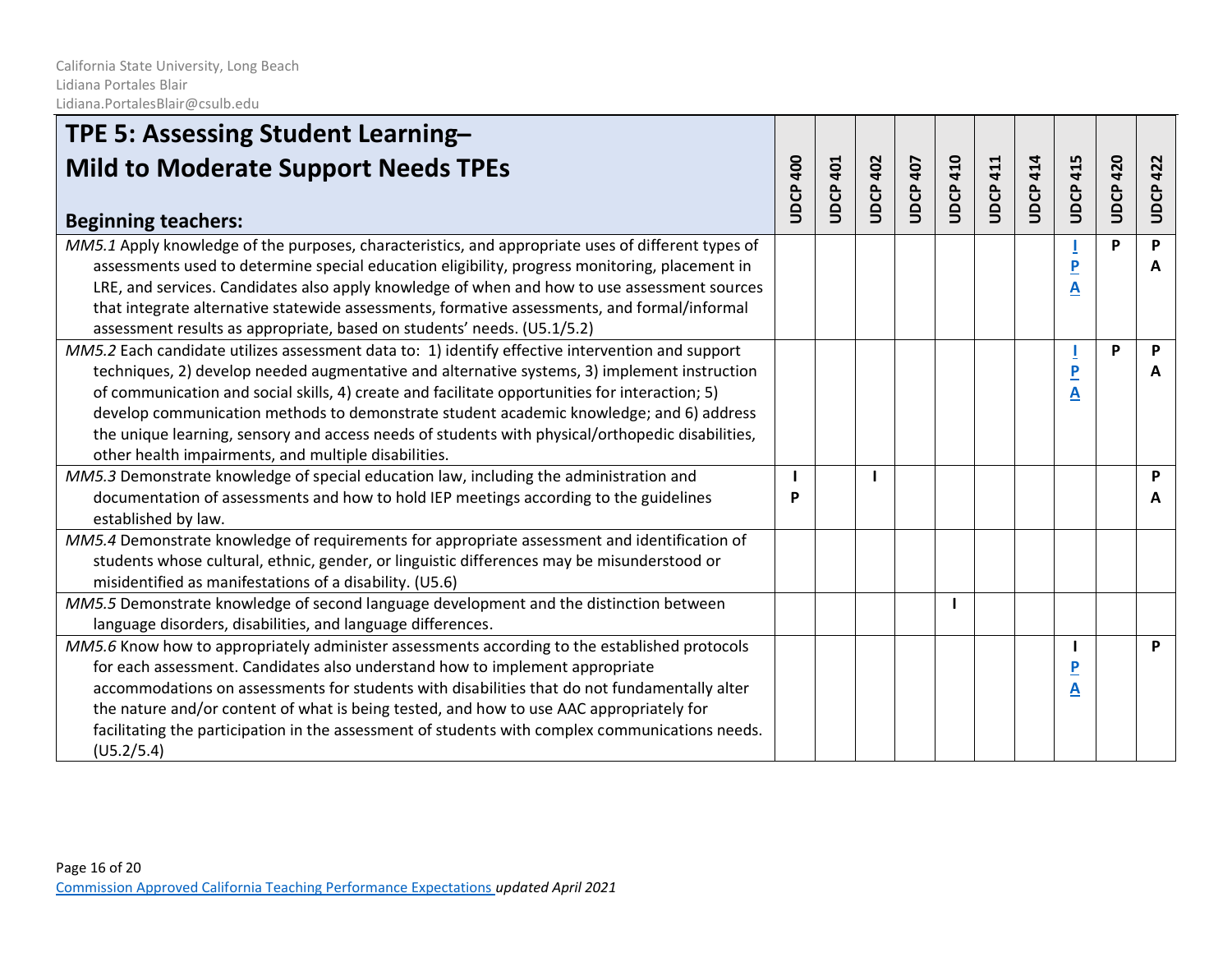| TPE 6: Developing as a Professional Educator-Universal                                                                                                                                                                                                                                                                                                                                                                                             |                    |                    |                     |                 |                 |                 |                 |                 |                              |                                         |
|----------------------------------------------------------------------------------------------------------------------------------------------------------------------------------------------------------------------------------------------------------------------------------------------------------------------------------------------------------------------------------------------------------------------------------------------------|--------------------|--------------------|---------------------|-----------------|-----------------|-----------------|-----------------|-----------------|------------------------------|-----------------------------------------|
| <b>TPEs</b><br><b>Beginning teachers:</b>                                                                                                                                                                                                                                                                                                                                                                                                          | 400<br><b>UDCP</b> | 401<br><b>UDCP</b> | 402<br><b>UDCP</b>  | <b>UDCP 407</b> | <b>UDCP 410</b> | <b>UDCP 411</b> | <b>UDCP 414</b> | <b>UDCP 415</b> | 420<br>UDCP                  | 422<br>UDCP                             |
| U6.1 Reflect on their own teaching practice and level of subject matter and pedagogical knowledge<br>to plan and implement instruction that can improve student learning.                                                                                                                                                                                                                                                                          | P<br>A             |                    |                     |                 | P<br>А          | P<br>A          |                 | Þ<br>A          | $\overline{\mathbf{P}}$<br>A | $\overline{\mathbf{P}}$<br>$\mathbf{A}$ |
| U6.2 Recognize their own values and implicit and explicit biases, the ways in which these values and<br>implicit and explicit biases may positively and negatively affect teaching and learning, and work<br>to mitigate any negative impact on the teaching and learning of students. They exhibit positive<br>dispositions of caring, support, acceptance, and fairness toward all students and families, as well<br>as toward their colleagues. |                    |                    | $\overline{P}$<br>A |                 |                 |                 | P               | P<br>А          | P<br>A                       | P<br>A                                  |
| U6.3 Establish professional learning goals and make progress to improve their practice by routinely<br>engaging in communication and inquiry with colleagues.                                                                                                                                                                                                                                                                                      | P<br>A             |                    |                     |                 | Þ               |                 |                 |                 | $\overline{P}$<br>A          | $\mathbf{A}$                            |
| U6.4 Demonstrate how and when to involve other adults and to communicate effectively with peers<br>and colleagues, families, and members of the larger school community to support teacher and<br>student learning.                                                                                                                                                                                                                                | P<br>A             |                    |                     |                 |                 |                 | P               |                 | P<br>A                       | P<br>A                                  |
| U6.5 Demonstrate professional responsibility for all aspects of student learning and classroom<br>management, including responsibility for the learning outcomes of all students, along with<br>appropriate concerns and policies regarding the privacy, health, and safety of students and<br>families. Beginning teachers conduct themselves with integrity and model ethical conduct for<br>themselves and others.                              | P                  |                    |                     | D               | Þ               |                 |                 |                 | $\overline{\mathsf{P}}$<br>A | A                                       |
| U6.6 Understand and enact professional roles and responsibilities as mandated reporters and<br>comply with all laws concerning professional responsibilities, professional conduct, and moral<br>fitness, including the responsible use of social media and other digital platforms and tools.                                                                                                                                                     | $\mathbf{I}$       |                    |                     | P<br>A          | Ι.              |                 |                 |                 | $\overline{\mathbf{P}}$<br>Α | $\mathbf{P}$                            |
| U6.7 Critically analyze how the context, structure, and history of public education in California<br>affects and influences state, district, and school governance as well as state and local education<br>finance.                                                                                                                                                                                                                                | A                  |                    | <u>P</u>            |                 |                 |                 |                 |                 |                              |                                         |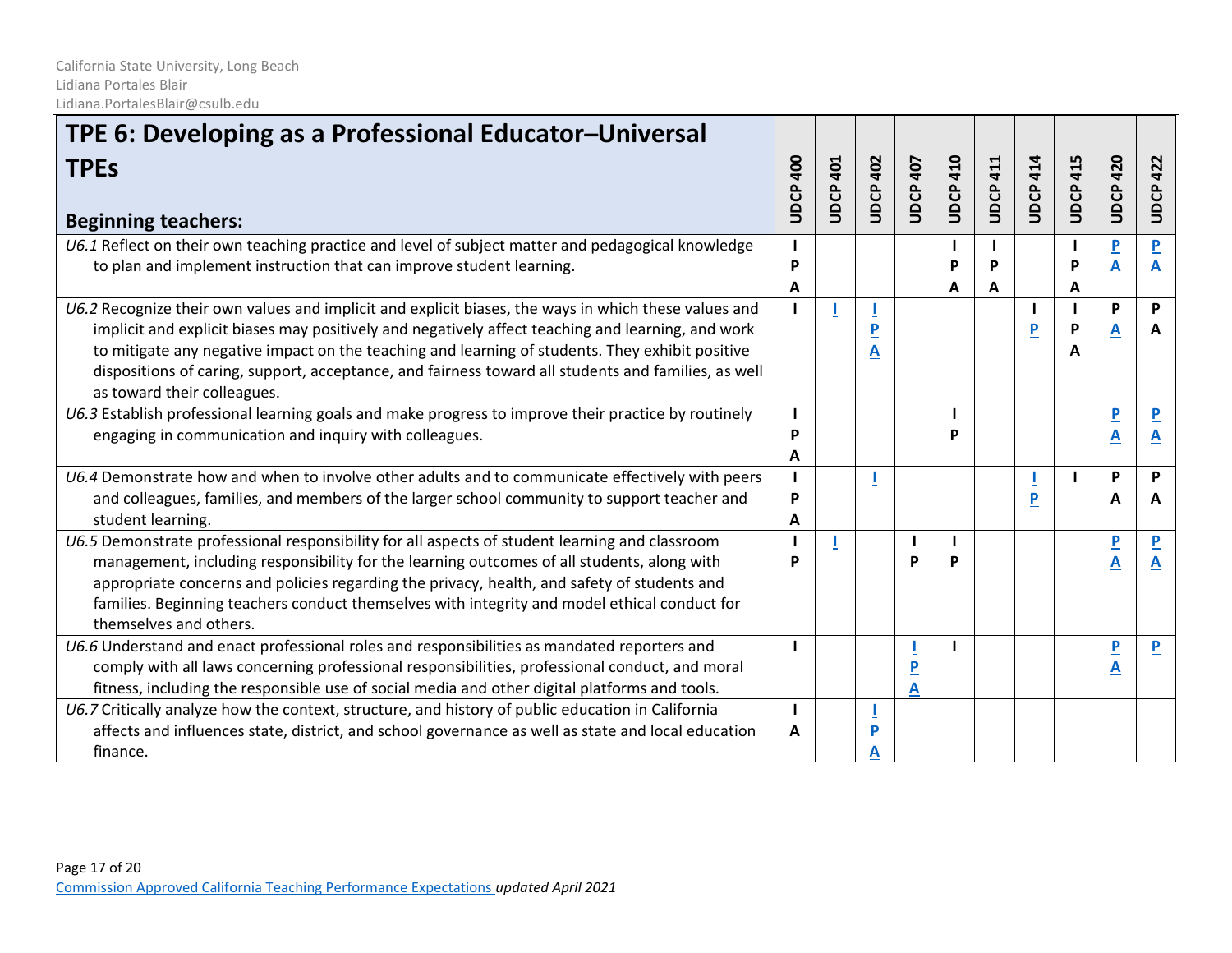| TPE 6: Developing as a Professional Educator-Mild to                                                                                                                                                                                                                                                                                                                                      |                            |             |                 |             |             |              |             |                    |                 |             |
|-------------------------------------------------------------------------------------------------------------------------------------------------------------------------------------------------------------------------------------------------------------------------------------------------------------------------------------------------------------------------------------------|----------------------------|-------------|-----------------|-------------|-------------|--------------|-------------|--------------------|-----------------|-------------|
| <b>Moderate Support Needs TPEs</b><br><b>Beginning teachers:</b>                                                                                                                                                                                                                                                                                                                          | $rac{1}{2}$<br><b>UDCP</b> | 401<br>UDCP | <b>UDCP 402</b> | 407<br>UDCP | 410<br>UDCP | 411<br>UDCP. | 414<br>UDCP | 415<br><b>UDCP</b> | <b>UDCP 420</b> | 422<br>UDCP |
| MM6.1 Demonstrate the ability to coordinate and collaborate effectively with paraprofessionals and<br>other adults in the classroom. (U6.4)                                                                                                                                                                                                                                               | P                          |             |                 |             |             |              |             |                    | P               |             |
| MM6.2 Identify and understand conflict resolution techniques that use communication,<br>collaboration, and mediation approaches to address conflicts and disagreements that may arise<br>during the facilitation of an IEP meeting or collaboration with other professionals.                                                                                                             |                            |             |                 |             |             |              |             |                    |                 | P           |
| MM6.3 Demonstrate knowledge of historical interactions and contemporary legal, medical,<br>pedagogical, and philosophical models of social responsibility, treatment and education in the<br>lives of individuals with disabilities. (U6.7)                                                                                                                                               | P<br>A                     |             | P               |             |             |              |             |                    |                 | P           |
| MM6.4 Demonstrate knowledge of federal, state, and local policies related to specialized health<br>care in educational settings.                                                                                                                                                                                                                                                          |                            |             |                 |             |             |              |             |                    |                 | P           |
| MM6.5 Demonstrate knowledge of the unique experiences of families of students who are<br>chronically ill, are hospitalized and/or in transition from hospitalization, and/or who have<br>degenerative conditions.                                                                                                                                                                         |                            |             |                 |             |             |              |             |                    |                 | P           |
| MM6.6 Possess the knowledge that the diminishment or loss of previous abilities (learning, social,<br>physical) may have significant, long-term effects on the self-concept and emotional well-being of<br>the student who acquires a traumatic brain injury as well as on their family members, requiring<br>the provision of appropriate supports and services to address these issues. |                            |             |                 |             |             |              |             |                    |                 | P           |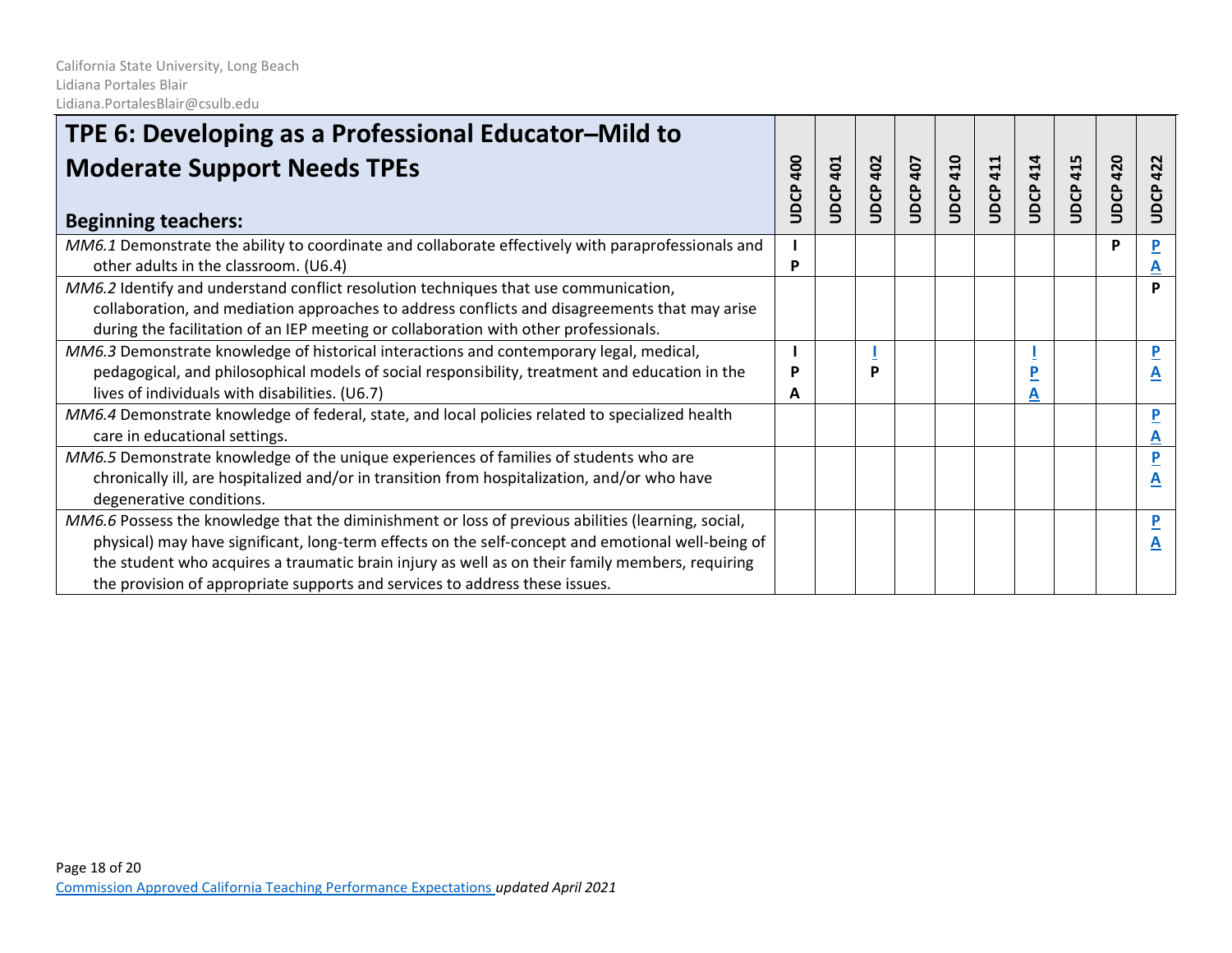### **Part 2 – Subject-Specific Teaching Performance Expectations and Literacy Competencies**

In the table below, include the course number and title for the course(s) in which this content is covered and the course instructor(s). The course numbers and faculty names do not need to be hyperlinks.

| <b>Subject-Specific Teaching Performance Expectations</b>                         | Course(s)                                                                        | <b>Faculty</b>                           |
|-----------------------------------------------------------------------------------|----------------------------------------------------------------------------------|------------------------------------------|
| Developmentally Appropriate Practices in Relation to Subject-Specific<br>Pedagogy | EDEL 462 Teaching and Learning Mathematics, K-<br>8                              | An Shuhua<br><b>Stacy Griffin</b>        |
|                                                                                   | <b>EDEL 472 Teaching and Learning History-Social</b><br>Science, K-8             | <b>William Straits</b>                   |
|                                                                                   | SCED Teaching and Learning Science, K-8                                          |                                          |
| English Language Development in Relation to Subject-Specific Pedagogy             | EDSP 454 Supporting the Academic and Language<br>Development of English Learners | Susan Leonard-Giesen                     |
|                                                                                   |                                                                                  | Cara Richards-Tutor                      |
|                                                                                   | UDCP 420 K-8 Student Teaching, General                                           |                                          |
|                                                                                   | Education                                                                        | Lidiana Portales Blair Stephanie<br>Hunt |
|                                                                                   | UDCP 422 K-8 Student Teaching, Special                                           |                                          |
|                                                                                   | <b>Education- MMSN</b>                                                           | <b>Kristy Manning</b>                    |
|                                                                                   | UDCP 423 K-8 Student Teaching, Special<br><b>Education-ESN</b>                   |                                          |
| Literacy                                                                          |                                                                                  |                                          |
| Literacy TPE Language for <i>All Teacher Candidates</i>                           | UDCP 410 Literacy Instruction in Inclusive<br>Education                          | Cara Richards-Tutor                      |
|                                                                                   |                                                                                  | Shelly Xu                                |
|                                                                                   | UDCP 411 Advanced Literacy Instruction and                                       |                                          |
|                                                                                   | Intervention                                                                     | Lidiana Portales Blair Stephanie<br>Hunt |